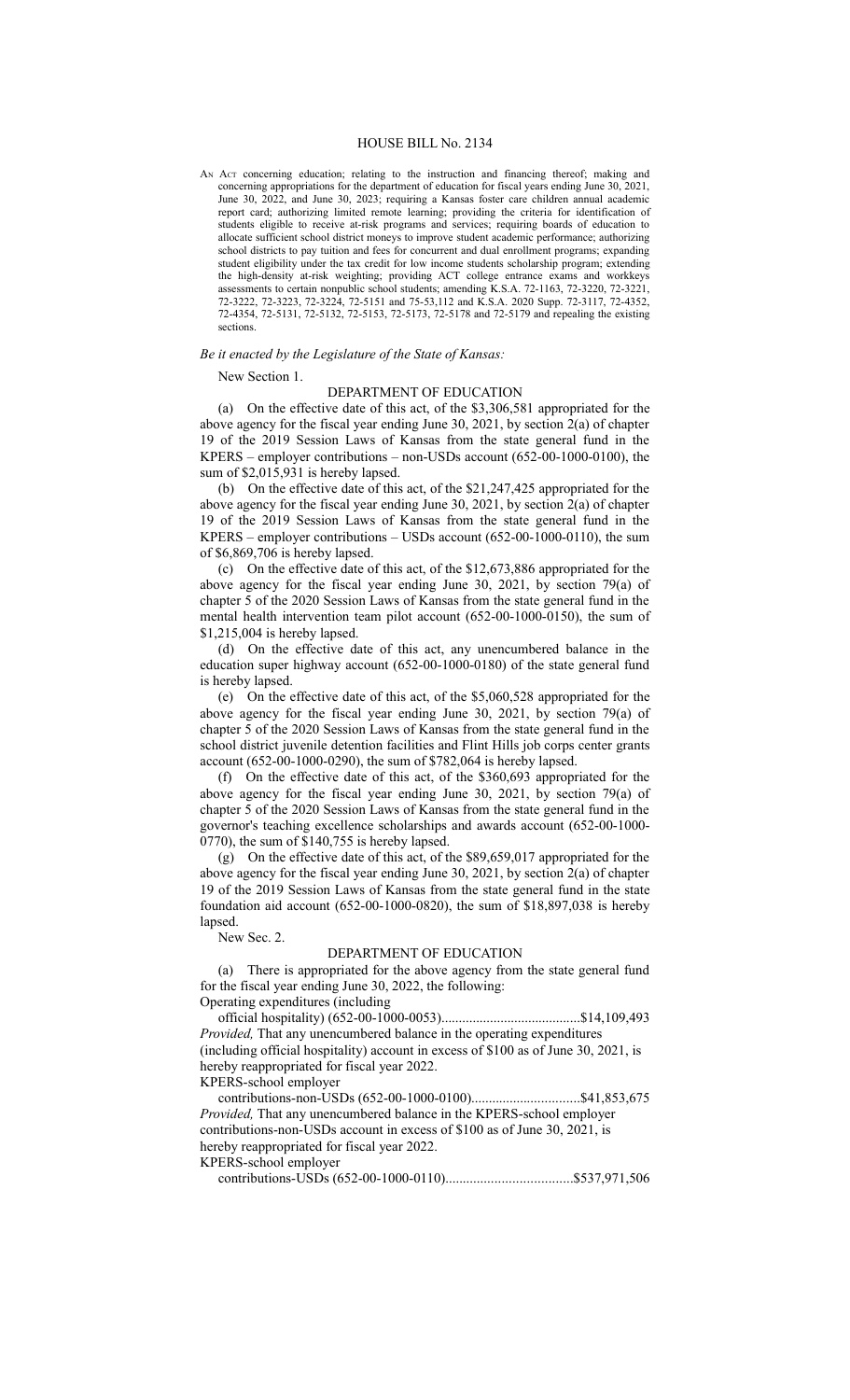| Provided, That any unencumbered balance in the KPERS-school employer<br>contributions-USDs account in excess of \$100 as of June 30, 2021, is hereby<br>reappropriated for fiscal year 2022. |  |  |
|----------------------------------------------------------------------------------------------------------------------------------------------------------------------------------------------|--|--|
|                                                                                                                                                                                              |  |  |
|                                                                                                                                                                                              |  |  |
| KPERS layering payment #2 (652-00-1000-0121)\$19,400,000                                                                                                                                     |  |  |
| ACT and workkeys assessments                                                                                                                                                                 |  |  |
|                                                                                                                                                                                              |  |  |
| Mental health intervention                                                                                                                                                                   |  |  |
|                                                                                                                                                                                              |  |  |
| Education commission of                                                                                                                                                                      |  |  |
|                                                                                                                                                                                              |  |  |
|                                                                                                                                                                                              |  |  |
| School district juvenile detention                                                                                                                                                           |  |  |
| facilities and Flint Hills job corps                                                                                                                                                         |  |  |
|                                                                                                                                                                                              |  |  |
| Provided, That any unencumbered balance in the school district juvenile                                                                                                                      |  |  |
| detention facilities and Flint Hills job corps center grants account in excess of                                                                                                            |  |  |
|                                                                                                                                                                                              |  |  |
| \$100 as of June 30, 2021, is hereby reappropriated for fiscal year 2022:                                                                                                                    |  |  |
| Provided further, That expenditures shall be made from the school district                                                                                                                   |  |  |
| juvenile detention facilities and Flint Hills job corps center grants account for                                                                                                            |  |  |
| grants to school districts in amounts determined pursuant to and in accordance                                                                                                               |  |  |
| with the provisions of K.S.A. 72-1173, and amendments thereto.                                                                                                                               |  |  |
|                                                                                                                                                                                              |  |  |
|                                                                                                                                                                                              |  |  |
| Educable deaf-blind and severely handicapped                                                                                                                                                 |  |  |
|                                                                                                                                                                                              |  |  |
| Special education                                                                                                                                                                            |  |  |
|                                                                                                                                                                                              |  |  |
| Provided, That any unencumbered balance in the special education services aid                                                                                                                |  |  |
| account in excess of \$100 as of June 30, 2021, is hereby reappropriated for fiscal                                                                                                          |  |  |
| year 2022: Provided further, That expenditures shall not be made from the                                                                                                                    |  |  |
| special education services aid account for the provision of instruction for any                                                                                                              |  |  |
| homebound or hospitalized child, unless the categorization of such child as                                                                                                                  |  |  |
| exceptional is conjoined with the categorization of the child within one or more                                                                                                             |  |  |
| of the other categories of exceptionality: And provided further, That expenditures                                                                                                           |  |  |
| shall be made from this account for grants to school districts in amounts                                                                                                                    |  |  |
| determined pursuant to and in accordance with the provisions of K.S.A. 72-                                                                                                                   |  |  |
| 3425, and amendments thereto: And provided further, That expenditures shall be                                                                                                               |  |  |
|                                                                                                                                                                                              |  |  |
| made from the amount remaining in this account, after deduction of the                                                                                                                       |  |  |
| expenditures specified in the foregoing provisos, for payments to school districts                                                                                                           |  |  |
| in amounts determined pursuant to and in accordance with the provisions of                                                                                                                   |  |  |
| K.S.A. 72-3422, and amendments thereto.                                                                                                                                                      |  |  |
|                                                                                                                                                                                              |  |  |
|                                                                                                                                                                                              |  |  |
| Provided, That notwithstanding section 30(c) of 2021 House Bill No. 2007, for                                                                                                                |  |  |
| the fiscal year ending June 30, 2022, on or before July 15, 2021, the above                                                                                                                  |  |  |
| agency shall determine the amount of moneys from moneys appropriated from                                                                                                                    |  |  |
| any special revenue fund or funds for fiscal year 2022 from the federal CARES                                                                                                                |  |  |
| act, public law 116-136, the federal coronavirus preparedness and response                                                                                                                   |  |  |
| supplemental appropriation act, 2020, public law 116-123, the federal families                                                                                                               |  |  |
| first coronavirus response act, public law 116-127, the federal paycheck                                                                                                                     |  |  |
| protection program and health care enhancement act, public law 116-139, the                                                                                                                  |  |  |
| federal consolidated appropriations act, 2021, public law 116-260, the American                                                                                                              |  |  |
| rescue plan act of 2021, public law 117-2, or any other federal law that                                                                                                                     |  |  |
| appropriates moneys to the state for aid for coronavirus relief, expenditures shall                                                                                                          |  |  |
| be made by the above agency from such moneys that may be used for such                                                                                                                       |  |  |
| purpose to provide a project manager grant to the center for READing at                                                                                                                      |  |  |
| Pittsburg state university; Provided further, That, of such identified moneys,                                                                                                               |  |  |
|                                                                                                                                                                                              |  |  |
| following transfers required in 2021 Senate Substitute for Substitute for House                                                                                                              |  |  |
| Bill No. 2196, 2021 Senate Substitute for House Bill No. 2208 or any other                                                                                                                   |  |  |
| legislation passed by the legislature during the 2021 regular session and enacted                                                                                                            |  |  |
| into law, the above agency shall determine the remaining moneys available in                                                                                                                 |  |  |
| special revenue funds: And provided further, That if the above agency in                                                                                                                     |  |  |
| consultation with the director of the budget determines that federal moneys to                                                                                                               |  |  |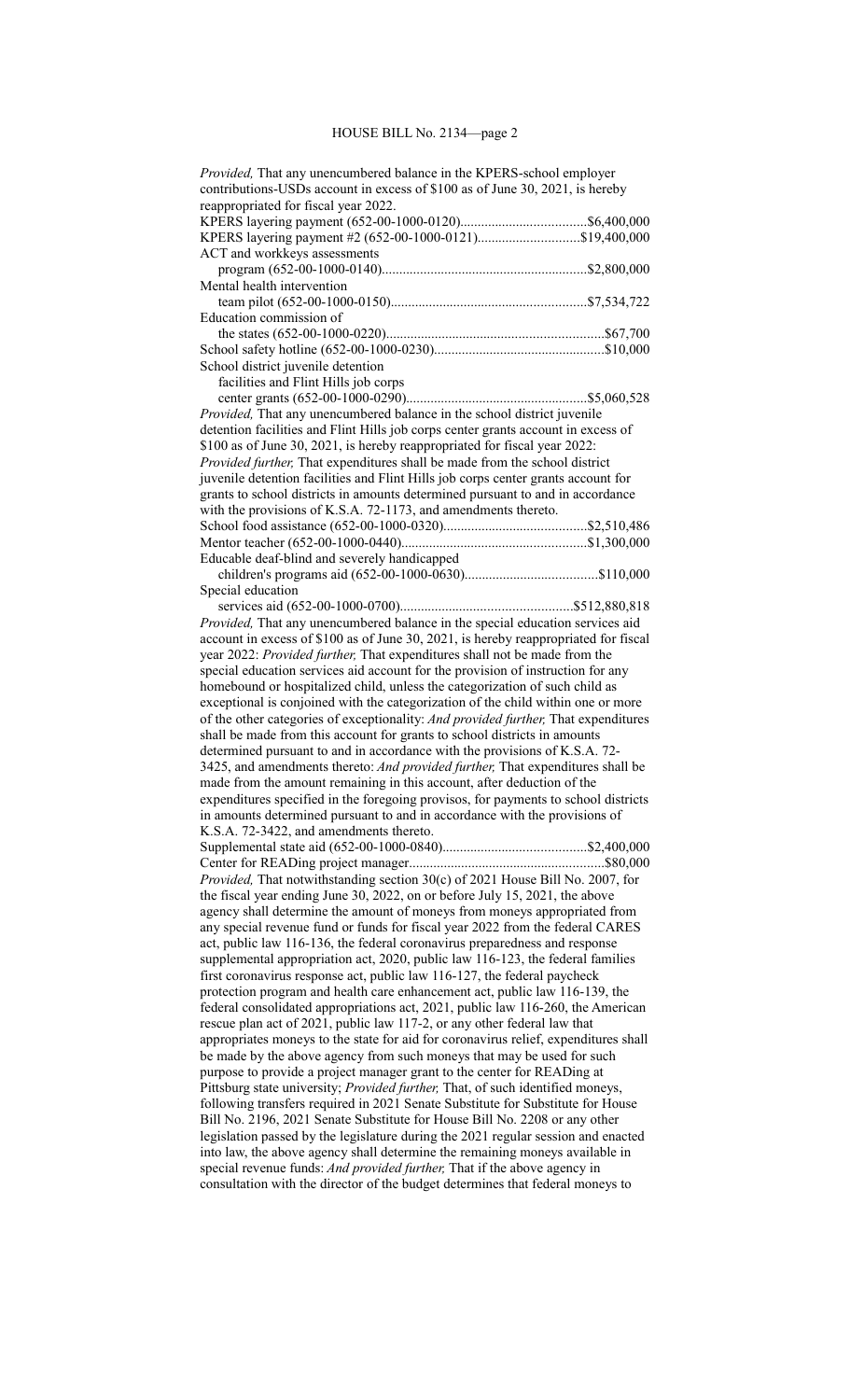the state for aid for coronavirus relief are available during fiscal year 2022 to be used for the purposes of this proviso, the director of the budget shall certify the amount of such federal coronavirus relief moneys to the director of accounts and reports and on the date of such certification, the sum of up to \$80,000 appropriated for the above agency for the fiscal year ending June 30, 2022, by this section from the state general fund in the center for READing project manager account, an amount equal to such certified amount is hereby lapsed: *And provided further,* That at the same time as the director of the budget transmits certification to the director of accounts and reports, the director of the budget shall transmit a copy of such certification to the director of legislative research: *And provided further,* That the above agency shall expend moneys in such account to provide a project manager grant to the center for reading at Pittsburg state university to: (1) Assist in the development and support of a science of reading curricula for the state educational institutions and colleges based on the knowledge and practice standards that have been adopted by the state department of education; (2) develop and support a recommended dyslexia textbook list for in-class learning for school districts to use; (3) develop and support a recommended dyslexia resources list for in-class learning for school districts to use; (4) provide knowledge and support for a train the trainer program and professional development curriculum for school districts to use; and (5) provide knowledge and support for developing a list of qualified trainers for school districts to hire.

(b) There is appropriated for the above agency from the following special revenue fund or funds for the fiscal year ending June 30, 2022, all moneys now or hereafter lawfully credited to and available in such fund or funds, except that expenditures other than refunds authorized by law and transfers to other state agencies shall not exceed the following: School district capital outlay state aid fund...............................................No limit Educational technology coordinator fund (652-00-2157-2157)..................................................No limit *Provided,* That expenditures shall be made by the above agency for the fiscal year ending June 30, 2022, from the educational technology coordinator fund of the department of education to provide data on the number of school districts served and cost savings for those districts in fiscal year 2022 in order to assess the cost effectiveness of the position of educational technology coordinator. Communities in schools program fund (652-00-2221-2400).......................................................No limit Inservice education workshop fee fund (652-00-2230-2010)................................................................No limit *Provided,* That expenditures may be made from the inservice education workshop fee fund for operating expenditures, including official hospitality, incurred for inservice workshops and conferences: *Provided further,* That the state board of education is hereby authorized to fix, charge and collect fees for inservice workshops and conferences: *And provided further,* That such fees shall be fixed in order to recover all or part of such operating expenditures incurred for inservice workshops and conferences: *And provided further,* That all fees received for inservice workshops and conferences shall be deposited in the state treasury in accordance with the provisions of K.S.A. 75-4215, and amendments thereto, and shall be credited to the inservice education workshop fee fund. Federal indirect cost reimbursement fund (652-00-2312-2200)............................................No limit Conversion of materials and equipment fund (652-00-2420-2020)....................................................No limit School bus safety fund (652-00-2532-2300).............................................No limit State safety fund (652-00-2538-2030).......................................................No limit *Provided,* That notwithstanding the provisions of K.S.A. 8-272, and amendments thereto, or any other statute, funds shall be distributed during fiscal year 2022 as soon as moneys are available. Motorcycle safety fund (652-00-2633-2050).............................................No limit Teacher and administrator fee fund (652-00-2723-2060)................................................................No limit Service clearing fund (652-00-2869-2800)................................................No limit

School district capital improvements fund (652-00-2880-2880)..............................................No limit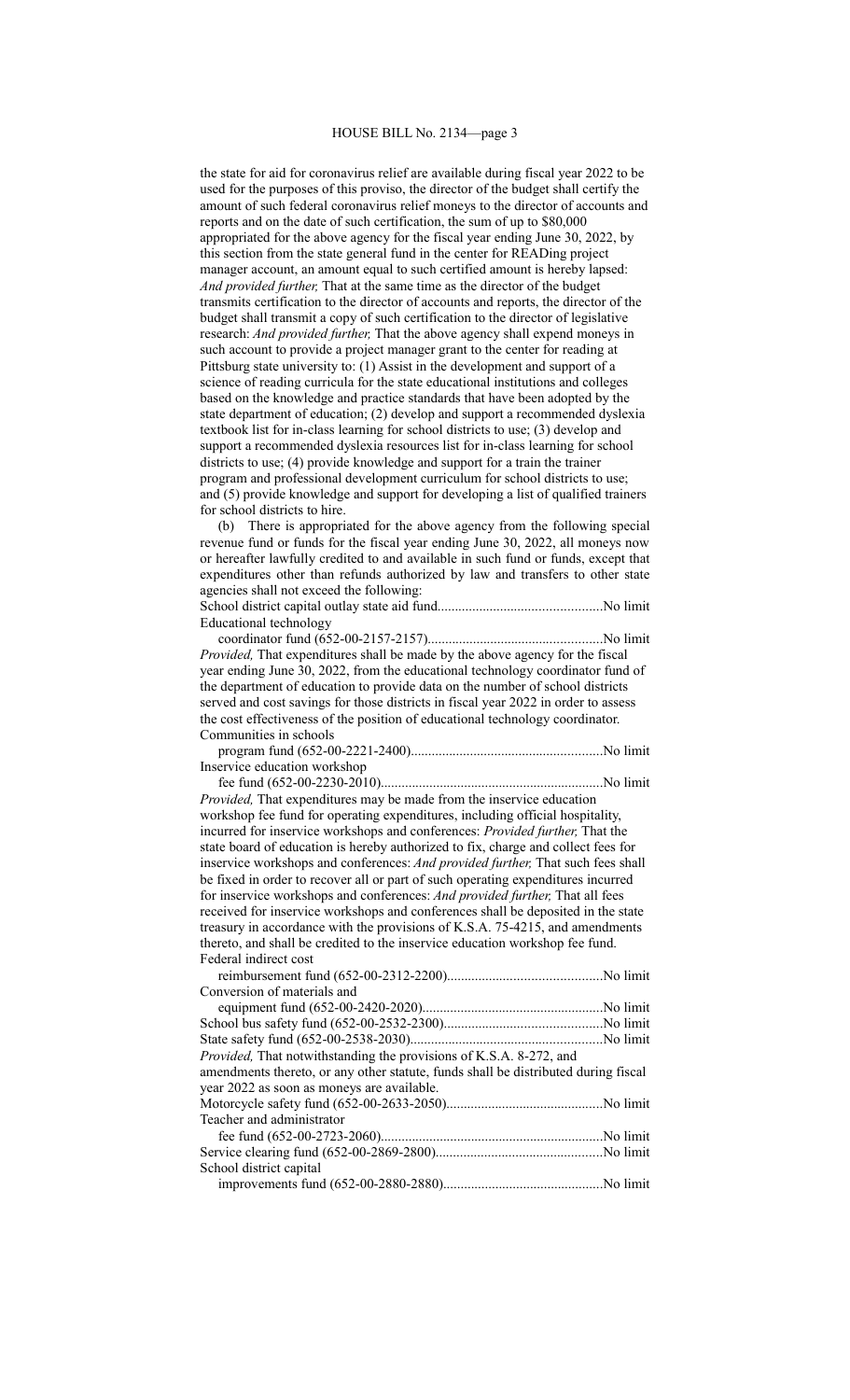# HOUSE BILL No. 2134—page 4

| Provided, That expenditures from the school district capital improvements fund |  |  |
|--------------------------------------------------------------------------------|--|--|
| shall be made only for the payment of general obligation bonds approved by     |  |  |
| voters under the authority of K.S.A. 72-5457, and amendments thereto.          |  |  |
| Reimbursement for                                                              |  |  |
|                                                                                |  |  |
| ESSA – student support academic enrichment –                                   |  |  |
|                                                                                |  |  |
| Educationally deprived                                                         |  |  |
| children – state operations –                                                  |  |  |
|                                                                                |  |  |
| Food assistance -                                                              |  |  |
|                                                                                |  |  |
| Elementary and secondary school aid -                                          |  |  |
|                                                                                |  |  |
| Education of handicapped children                                              |  |  |
|                                                                                |  |  |
| Community-based                                                                |  |  |
| child abuse prevention -                                                       |  |  |
|                                                                                |  |  |
| TANF children's programs -                                                     |  |  |
|                                                                                |  |  |
| $21st$ century community learning centers –                                    |  |  |
|                                                                                |  |  |
| State assessments –                                                            |  |  |
|                                                                                |  |  |
| Rural and low-income schools program -                                         |  |  |
|                                                                                |  |  |
| Language assistance state grants -                                             |  |  |
|                                                                                |  |  |
| State grants for improving teacher quality –                                   |  |  |
|                                                                                |  |  |
| State grants for improving                                                     |  |  |
| teacher quality - federal fund -                                               |  |  |
|                                                                                |  |  |
| Food assistance - school                                                       |  |  |
| breakfast program -                                                            |  |  |
|                                                                                |  |  |
| Food assistance - national                                                     |  |  |
| school lunch program -                                                         |  |  |
|                                                                                |  |  |
| Food assistance - child                                                        |  |  |
| and adult care food program -                                                  |  |  |
|                                                                                |  |  |
| Elementary and secondary school aid -                                          |  |  |
| federal fund - local education                                                 |  |  |
|                                                                                |  |  |
| Education of handicapped                                                       |  |  |
| children fund – state operations –                                             |  |  |
|                                                                                |  |  |
| Education of handicapped                                                       |  |  |
| children fund – preschool –                                                    |  |  |
|                                                                                |  |  |
| Education of handicapped                                                       |  |  |
| children fund – preschool state                                                |  |  |
|                                                                                |  |  |
| Elementary and secondary school                                                |  |  |
| $aid - federal fund - migrant$                                                 |  |  |
|                                                                                |  |  |
| Elementary and secondary school aid -                                          |  |  |
| federal fund – migrant education –                                             |  |  |
|                                                                                |  |  |
| Vocational education title I -                                                 |  |  |
|                                                                                |  |  |
| Vocational education title I – federal fund –                                  |  |  |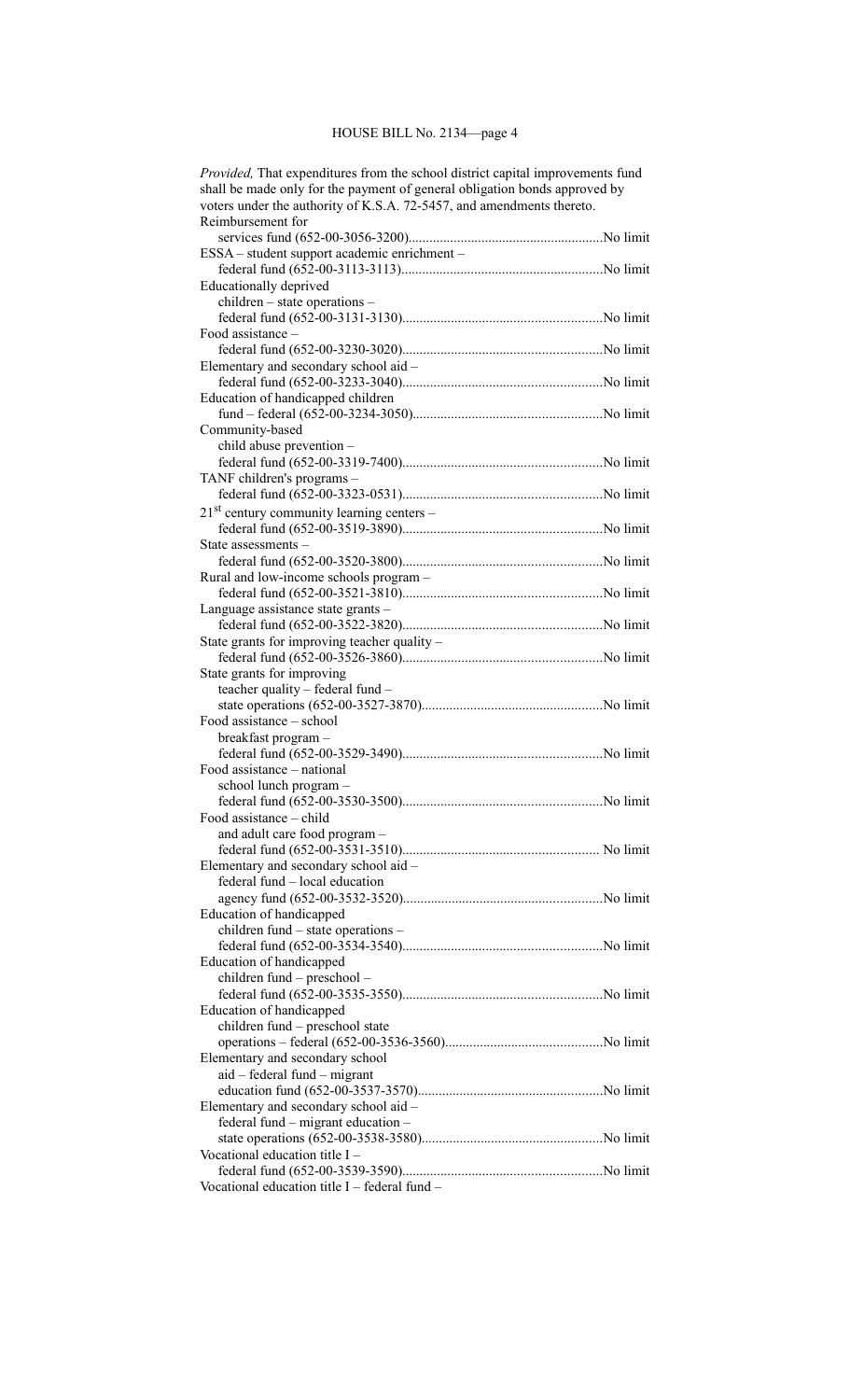# HOUSE BILL No. 2134—page 5

| Educational research grants and                                                                                                                           |  |
|-----------------------------------------------------------------------------------------------------------------------------------------------------------|--|
|                                                                                                                                                           |  |
| Coronavirus relief fund -                                                                                                                                 |  |
|                                                                                                                                                           |  |
| Local school district contribution program                                                                                                                |  |
|                                                                                                                                                           |  |
| Governor's teaching excellence                                                                                                                            |  |
| scholarships program                                                                                                                                      |  |
|                                                                                                                                                           |  |
| Provided, That all expenditures from the governor's teaching excellence                                                                                   |  |
| scholarships program repayment fund shall be made in accordance with K.S.A.                                                                               |  |
| 72-2166, and amendments thereto: Provided further, That each such grant shall                                                                             |  |
| be required to be matched on a \$1-for-\$1 basis from nonstate sources: And                                                                               |  |
| provided further, That award of each such grant shall be conditioned upon the                                                                             |  |
| recipient entering into an agreement requiring the grant to be repaid if the                                                                              |  |
| recipient fails to complete the course of training under the national board for                                                                           |  |
| professional teaching standards certification program: And provided further, That                                                                         |  |
| all moneys received by the department of education for repayment of grants<br>made under the governor's teaching excellence scholarships program shall be |  |
| deposited in the state treasury in accordance with the provisions of K.S.A. 75-                                                                           |  |
| 4215, and amendments thereto, and shall be credited to the governor's teaching                                                                            |  |
| excellence scholarships program repayment fund.                                                                                                           |  |
| Private donations, gifts, grants and                                                                                                                      |  |
|                                                                                                                                                           |  |
| Family and children                                                                                                                                       |  |
|                                                                                                                                                           |  |
| State school district                                                                                                                                     |  |
|                                                                                                                                                           |  |
| Mineral production                                                                                                                                        |  |
|                                                                                                                                                           |  |
| (c) There is appropriated for the above agency from the children's                                                                                        |  |
| initiatives fund for the fiscal year ending June 30, 2022, the following:                                                                                 |  |
| Children's cabinet                                                                                                                                        |  |
|                                                                                                                                                           |  |
| Provided, That any unencumbered balance in the children's cabinet                                                                                         |  |
| accountability fund account in excess of \$100 as of June 30, 2021, is hereby                                                                             |  |
| reappropriated for fiscal year 2022.                                                                                                                      |  |
|                                                                                                                                                           |  |
| Provided, That any unencumbered balance in the CIF grants account in excess                                                                               |  |
| of \$100 as of June 30, 2021, is hereby reappropriated for fiscal year 2022.                                                                              |  |
| Quality initiative infants                                                                                                                                |  |
|                                                                                                                                                           |  |
| Provided, That any unencumbered balance in the quality initiative infants and                                                                             |  |
| toddlers account in excess of \$100 as of June 30, 2021, is hereby reappropriated<br>for fiscal year 2022.                                                |  |
| Early childhood block grant                                                                                                                               |  |
|                                                                                                                                                           |  |
| Provided, That any unencumbered balance in the early childhood block grant                                                                                |  |
| autism diagnosis account in excess of \$100 as of June 30, 2021, is hereby                                                                                |  |
| reappropriated for fiscal year 2022.                                                                                                                      |  |
|                                                                                                                                                           |  |
| Provided, That any unencumbered balance in the parent education program                                                                                   |  |
| account in excess of \$100 as of June 30, 2021, is hereby reappropriated for fiscal                                                                       |  |
| year 2022: Provided further, That expenditures from the parent education                                                                                  |  |
| program account for each such grant shall be matched by the school district in                                                                            |  |
| an amount that is equal to not less than 50% of the grant.                                                                                                |  |
| Communities aligned in early development                                                                                                                  |  |
|                                                                                                                                                           |  |
|                                                                                                                                                           |  |
| (d) On July 1, 2021, or as soon thereafter as moneys are available,                                                                                       |  |
| notwithstanding the provisions of K.S.A. 8-1,148 or 38-1808, and amendments                                                                               |  |
| thereto, or any other statute, the director of accounts and reports shall transfer                                                                        |  |
| \$50,000 from the family and children trust account of the family and children                                                                            |  |
|                                                                                                                                                           |  |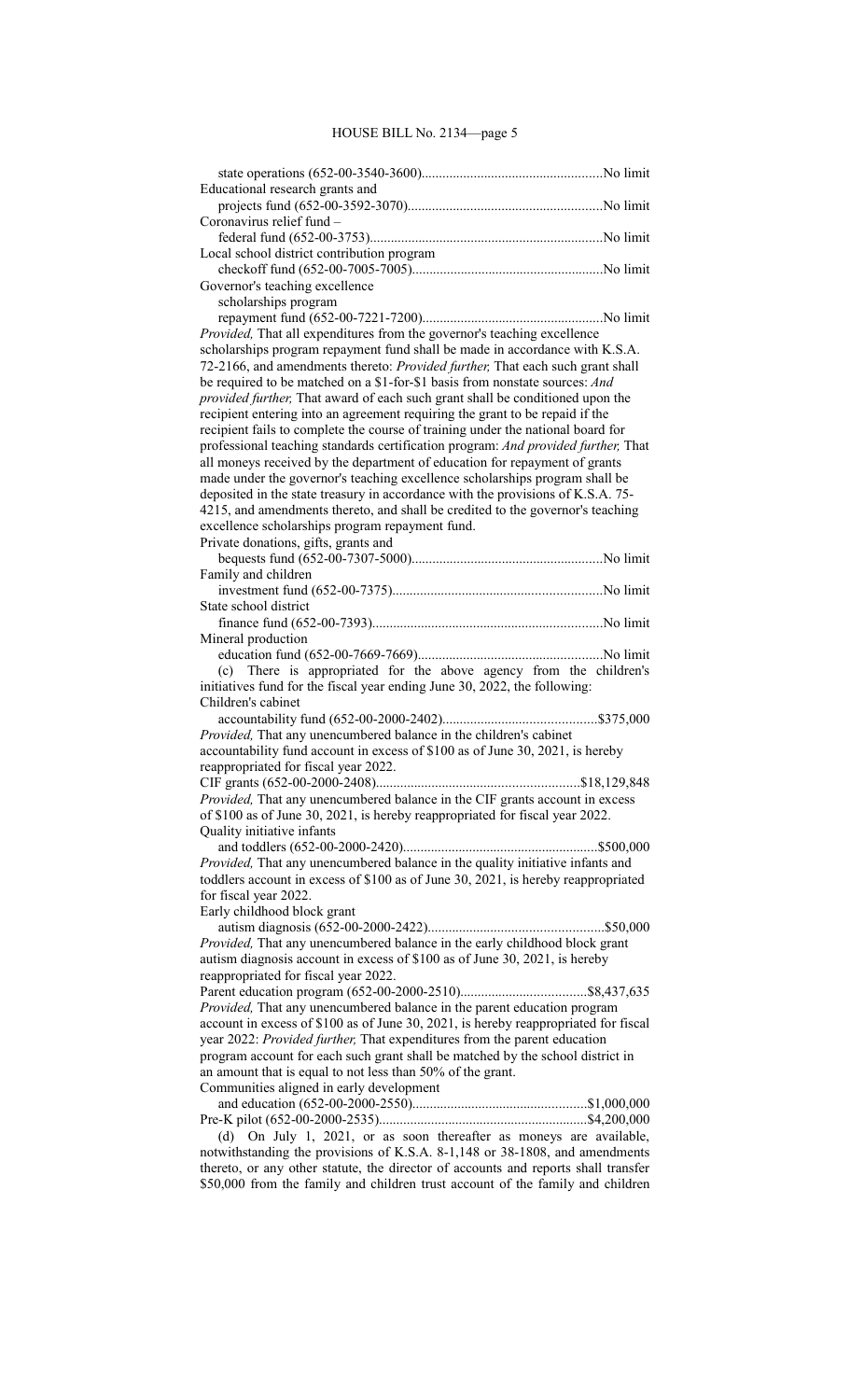investment fund (652-00-7375-7900) of the department of education to the communities in schools program fund (652-00-2221-2400) of the department of education.

(e) On March 30, 2022, and June 30, 2022, or as soon thereafter as moneys are available, notwithstanding the provisions of K.S.A. 8-267 or 8-272, and amendments thereto, or any other statute, the director of accounts and reports shall transfer \$550,000 from the state safety fund (652-00-2538-2030) to the state general fund: *Provided,* That the transfer of such amount shall be in addition to any other transfer from the state safety fund to the state general fund as prescribed by law: *Provided further,* That the amount transferred from the state safety fund to the state general fund pursuant to this subsection is to reimburse the state general fund for accounting, auditing, budgeting, legal, payroll, personnel and purchasing services and any other governmental services that are performed on behalf of the department of education by other state agencies that receive appropriations from the state general fund to provide such services.

(f) On July 1, 2021, and quarterly thereafter, the director of accounts and reports shall transfer \$73,750 from the state highway fund of the department of transportation to the school bus safety fund (652-00-2532-2300) of the department of education.

(g) On July 1, 2021, the director of accounts and reports shall transfer an amount certified by the commissioner of education from the motorcycle safety fund (652-00-2633-2050) of the department of education to the motorcycle safety fund (561-00-2366-2360) of the state board of regents: *Provided,* That the amount to be transferred shall be determined by the commissioner of education based on the amounts required to be paid pursuant to K.S.A. 8-272(b)(2), and amendments thereto.

(h) On July 1, 2021, or as soon thereafter as moneys are available, the director of accounts and reports shall transfer \$70,000 from the USAC E-rate program federal fund (561-00-3920-3920) of the state board of regents to the education technology coordinator fund (652-00-2157-2157) of the department of education.

(i) There is appropriated for the above agency from the Kansas endowment for youth fund for the fiscal year ending June 30, 2022, the following:

Children's cabinet administration (652-00-7000-7001)............................\$260,535 *Provided,* That any unencumbered balance in the children's cabinet

administration account in excess of \$100 as of June 30, 2021, is hereby

reappropriated for fiscal year 2022.

(j) During the fiscal year ending June 30, 2022, the commissioner of education, with the approval of the director of the budget, may transfer any part of any item of appropriation for fiscal year 2022 from the state general fund for the department of education to another item of appropriation for fiscal year 2022 from the state general fund for the department of education. The commissioner of education shall certify each such transfer to the director of accounts and reports and shall transmit a copy of each such certification to the director of legislative research.

(k) There is appropriated for the above agency from the expanded lottery act revenues fund for the fiscal year ending June 30, 2022, the following: KPERS – school employer

contribution (652-00-1700-1700)...................................................\$41,143,515

*Provided,* That during the fiscal year ending June 30, 2022, the amount appropriated from the expanded lottery act revenues fund in the KPERS – school employer contribution account (652- 00-1700-1700) for the department of education shall be for the purpose of reducing the unfunded actuarial liability of the Kansas public employees retirement system attributable to the state of Kansas and participating employers under K.S.A. 74-4931, and amendments thereto, in accordance with K.S.A. 74-8768, and amendments thereto.

(l) On July 1, 2021, of the \$2,440,966,522 appropriated for the above agency for the fiscal year ending June 30, 2022, by section 80(a) of chapter 5 of the 2020 Session Laws of Kansas from the state general fund in the state foundation aid account (652-00-1000-0820), the sum of \$3,344,193 is hereby lapsed.

(m) Notwithstanding the provisions of any other statute, any appropriation act or any other provision of this act, in addition to the other purposes for which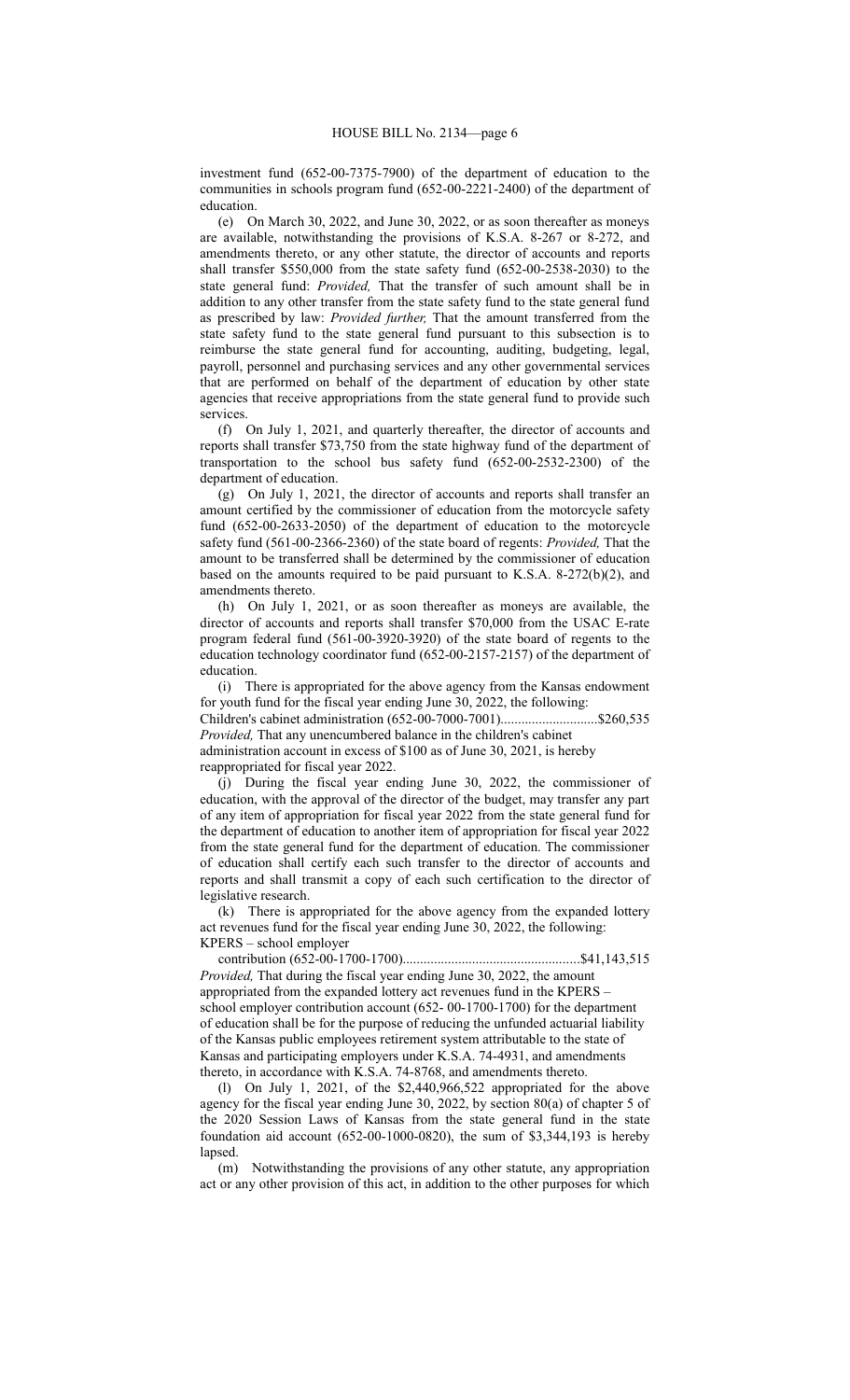expenditures may be made by the above agency from moneys appropriated from any special revenue fund or funds for fiscal year 2022 from moneys received from the federal CARES act, public law 116-136, the federal coronavirus preparedness and response supplemental appropriation act, 2020, public law 116-123, the federal families first coronavirus response act, public law 116-127, the federal paycheck protection program and health care enhancement act, public law 116-139, the federal consolidated appropriations act, 2021, public law 116-260, the American rescue plan act of 2021, public law 117-2, or any other federal law that appropriates moneys to the state for aid for coronavirus relief, expenditures shall be made by the above agency from such moneys that may be used for such purpose to provide school safety and security grants: *Provided,* That such expenditures shall not exceed \$5,000,000: *Provided further,* That expenditures shall be made for fiscal year 2022 for disbursements of grant moneys approved by the state board of education for the acquisition and installation of security cameras and any other systems, equipment and services necessary for security monitoring of facilities operated by a school district and for securing doors, windows and any entrances to such facilities: *Provided further,* That all moneys expended for school safety and security grants for fiscal year 2022 shall be matched by the receiving school district on a \$1-for-\$1 basis from other moneys of the district that may be used for such purpose as permitted under federal law: *Provided further,* That if the above agency determines such moneys may not be used for such purposes, expenditures shall not be made and the agency shall send a copy of such determination to the director of the budget and the director of legislative research.

(n) Notwithstanding the provisions of any other statute, any appropriation act or any other provision of this act, in addition to the other purposes for which expenditures may be made by the above agency from moneys appropriated from any special revenue fund or funds for fiscal year 2022 from moneys received from the federal CARES act, public law 116-136, the federal coronavirus preparedness and response supplemental appropriation act, 2020, public law 116-123, the federal families first coronavirus response act, public law 116-127, the federal paycheck protection program and health care enhancement act, public law 116-139, the federal consolidated appropriations act, 2021, public law 116-260, the American rescue plan act of 2021, public law 117-2, or any other federal law that appropriates moneys to the state for aid for coronavirus relief, expenditures shall be made by the above agency from such moneys that may be used for such purpose for the mental health intervention team pilot program: *Provided,* That such expenditures shall not exceed \$3,924,160: *Provided further,* That if the above agency determines such moneys may not be used for such purposes, expenditures shall not be made and the agency shall send a copy of such determination to the director of the budget and the director of legislative research.

(o) Notwithstanding the provisions of any other statute, any appropriation act or any other provision of this act, in addition to the other purposes for which expenditures may be made by the above agency from moneys appropriated from any special revenue fund or funds for fiscal year 2022 from moneys received from the federal CARES act, public law 116-136, the federal coronavirus preparedness and response supplemental appropriation act, 2020, public law 116-123, the federal families first coronavirus response act, public law 116-127, the federal paycheck protection program and health care enhancement act, public law 116-139, the federal consolidated appropriations act, 2021, public law 116-260, the American rescue plan act of 2021, public law 117-2, or any other federal law that appropriates moneys to the state for aid for coronavirus relief, expenditures shall be made by the above agency from such moneys that may be used for such purpose for the communities in schools program: *Provided,* That such expenditures shall not exceed \$100,000: *Provided further,* That if the above agency determines such moneys may not be used for such purposes, expenditures shall not be made and the agency shall send a copy of such determination to the director of the budget and the director of legislative research.

(p) In addition to the other purposes for which expenditures may be made by the above agency from the moneys appropriated from the state general fund or from any special revenue fund or funds for fiscal year 2022, expenditures shall be made by the above agency from such moneys to recommend additional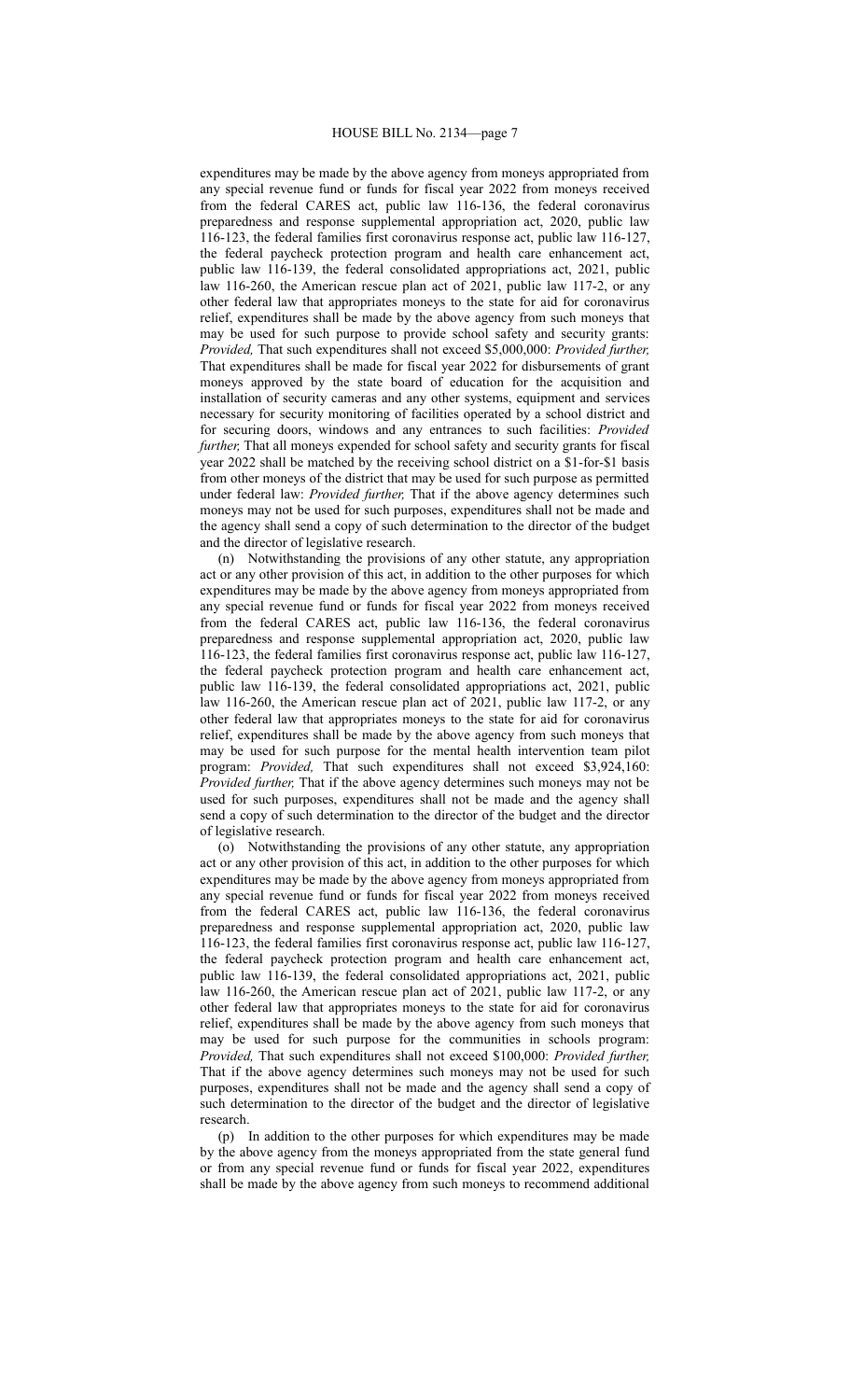### HOUSE BILL No. 2134—page 8

compensation to each classroom teacher, paraprofessional and hourly employee who was employed by the board of education of a school district throughout school year 2020-2021 and who continues to be employed by the school district in school year 2021-2022; *Provided,* That the additional compensation recommended pursuant to this subsection shall not exceed \$500 and is intended to recognize and compensate the classroom teachers, paraprofessionals and hourly employees for the duties beyond the normal scope of employment during a pandemic, including, but not limited to, creation of new lesson plans for remote and distance instruction modes, classroom modifications for social distancing, maintaining sanitary conditions and conducting home visits: *Provided further,* That each board of education of a school district shall review the moneys received from the federal CARES act, public law 116-136, the federal coronavirus preparedness and response supplemental appropriation act, 2020, public law 116-123, the federal families first coronavirus response act, public law 116-127, the federal paycheck protection program and health care enhancement act, public law 116-139, the federal consolidated appropriations act, 2021, public law 116-260, the American rescue plan act of 2021, public law 117-2, or any other federal law that appropriates moneys to the state for aid for coronavirus relief, to determine if such funds may be available for such purpose: *And provided further,* That for the purposes of this section, "classroom teacher" means any person who holds a certificate to teach and is under contract to teach on a full-time basis by a board of education and any person who is under contract to teach on a full-time basis by a board of education but who does so pursuant to a licensure waiver granted pursuant to rules and regulations of the state department of education, and does not include any superintendent, assistant superintendent, supervisor or principal employed pursuant to K.S.A. 72-1134, and amendments thereto.

New Sec. 3.

# DEPARTMENT OF EDUCATION

(a) There is appropriated for the above agency from the state general fund for the fiscal year ending June 30, 2023, the following:

State foundation aid (652-00-1000-0820)......................................\$2,524,235,833 *Provided,* That any unencumbered balance in the state foundation aid account in excess of \$100 as of June 30, 2022, is hereby reappropriated for fiscal year 2023.

Supplemental state aid (652-00-1000-0840).....................................\$534,100,000 *Provided,* That any unencumbered balance in the supplemental state aid account in excess of \$100 as of June 30, 2022, is hereby reappropriated for fiscal year 2023.

(b) There is appropriated for the above agency from the following special revenue fund or funds for the fiscal year ending June 30, 2023, all moneys now or hereafter lawfully credited to and available in such fund or funds, except that expenditures other than refunds authorized by law and transfers to other state agencies shall not exceed the following:

State school district finance fund (652-00-7393).......................................No limit Mineral production

education fund (652-00-7669-7669).....................................................No limit

New Sec. 4. (a) The state department of education and the department for children and families shall collaborate to prepare a Kansas foster care children annual academic report card. The annual report card shall include the following data for the preceding school year:

(1) The graduation rate of students in foster care;

(2) the number and percentage of students in foster care who were promoted to the next grade level;

(3) the number and percentage of students in foster care who were suspended during the school year and the average length of time of such suspensions;

(4) the number and percentage of students in foster care who were expelled during the school year;

(5) state standardized assessment scores for students in foster care, including the number and percentage of students meeting academic standards as determined by the state board of education;

(6) the number and percentage of students in foster care enrolled in any preschool-aged at-risk program, Kansas preschool pilot program or early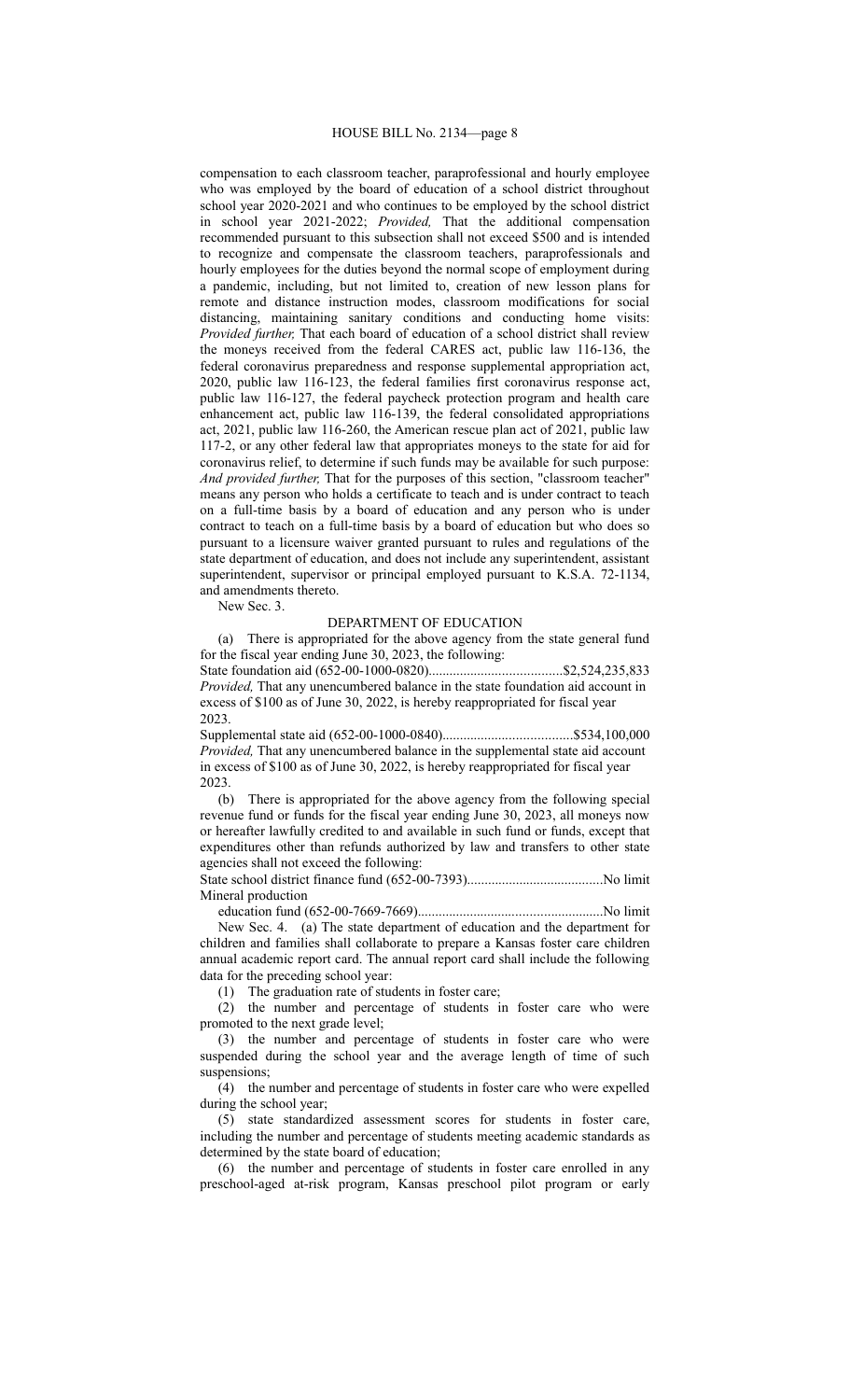childhood special education program under section 619 of part B of the individuals with disabilities act;

(7) the number and percentage of students in foster care who participated in the mental health intervention team pilot program or a similar mental health program;

(8) the total number of students in foster care enrolled in a school district or nonpublic school and the disaggregated number and percentage of students in foster care enrolled in school districts and accredited nonpublic schools;

(9) de-identified disaggregated race and ethnicity data for each data set required in paragraphs (1) through (8); and

(10) any additional data elements that both the state department of education and the department for children and families deem appropriate for inclusion.

(b) On or before January 15 of each year, the state department of education and the department for children and families shall prepare and submit the Kansas foster care children annual academic report card to the senate standing committee on education and the house of representatives standing committee on education.

(c) As used in this section:

(1) "School" means any school of a school district or any nonpublic school accredited by the state board of education.

(2) "Student in foster care" means any individual who was in the custody of the Kansas department for children and families at any time when such student attended a school during the school year for which the report required pursuant to this section is to be completed.

(d) This section shall take effect and be in force from and after July 1, 2021.

New Sec. 5. (a) To assist students identified as eligible to receive at-risk educational programs and services in meeting state board of education outcome goals, the state board of education shall require school districts to implement atrisk educational programs and services that provide additional educational opportunities, interventions and evidence-based instruction using the at-risk best practices identified pursuant to K.S.A. 72-5153, and amendments thereto.

(b) A student shall be identified as eligible to receive at-risk programs and services if the student meets one or more of the following criteria:

(1) Is not working on academic grade level;

(2) is not meeting the requirements necessary for promotion to the next grade or is failing subjects or courses of study;

(3) is not meeting the requirements necessary for graduation from high school or has the potential to drop out of school;

(4) has insufficient mastery of skills or is not meeting state standards;

(5) has been retained;

(6) has a high rate of absenteeism;

(7) has repeated suspensions or expulsions from school;

(8) is homeless or migrant;

(9) is identified as an English language learner;

(10) has social-emotional needs that cause the student to be unsuccessful in school; or

(11) is identified as a student with dyslexia or characteristics of dyslexia.

(c) This section shall be a part of and supplemental to the Kansas school equity and enhancement act.

(d) This section shall take effect and be in force from and after July 1, 2021.

New Sec. 6. (a) Commencing in the 2021-2022 school year, except as otherwise provided in this section, no school district shall provide or offer to any student enrolled in the district more than a total of 40 school term hours of remote learning unless:

(1) The board of education of the school district has authorized a student to temporarily attend school through remote learning in excess of the 40-hour limitation pursuant to a temporary individual exemption granted pursuant to subsection (b); or

(2) due to a disaster, the state board of education has authorized the school district to conduct remote learning in excess of the 40-hour limitation pursuant to subsection (c) or has waived the limitations provided in subsection (d).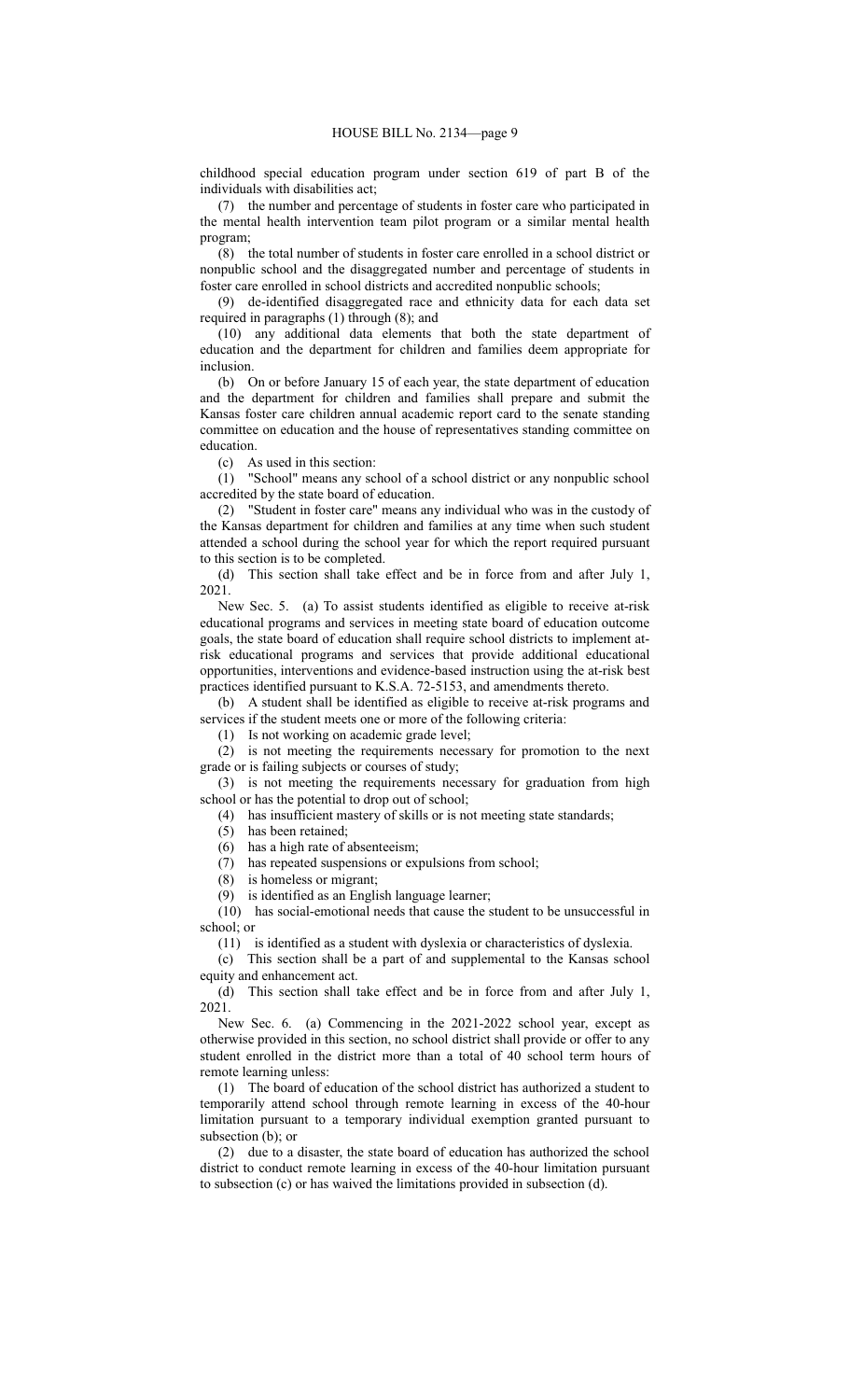(b) The board of education of a school district may temporarily suspend the remote learning limitation provided in subsection (a) on an individual student basis for any student who cannot reasonably attend school in person due to an illness, medical condition, injury or any other extraordinary circumstance that would necessitate remote learning to allow the student to continue to receive an education during the existence of such circumstance. The board of education of the school district shall notify the state board of any individual exemptions provided pursuant to this subsection and the reason for such exemption.

(c) The state board of education may authorize a school district to exceed the 40-hour remote learning limitation upon application by the school district. The application may be granted by the state board of education upon:

(1) Certification by a school district that, due to a disaster, conditions resulting from widespread or severe property damage caused by the disaster or other conditions restricting the operation of public schools will exist in the school district for an inordinate period of time; and

(2) a determination by the state board that the school district cannot reasonably adjust its schedule to comply with the requirements of this section unless remote learning is conducted for a period of time not to exceed 240 school term hours, unless such limitation is waived by the state board pursuant to subsection (d).

(d) The state board of education may waive the requirements of law relating to the remote learning limitations pursuant to subsection (c) in any school year upon application for such waiver by a school district. The waiver may be granted by the state board of education upon:

(1) Certification by a board of education that, due to a disaster, conditions resulting from widespread or severe property damage caused by the disaster or other conditions restricting the operation of public schools will exist in the school district for an inordinate period of time; and

(2) a determination by the state board that the school district cannot reasonably adjust its schedule to comply with such requirements of law and that remote learning beyond the limitations provided in subsection (c) is necessary to allow the school district to continue to provide education to students during such conditions.

(e) (1) Any student who attends a school of a school district through remote learning in excess of the remote learning limitations provided pursuant to this section shall be deemed a remote learning student and shall be counted as a remotely enrolled student for state aid purposes.

(2) On or before June 30 of each school year:

(A) A school district that offers remote learning during the school year shall determine the remote enrollment of the district based on the number of students remotely enrolled in accordance with this section;

(B) the clerk or superintendent of each school district shall certify under oath to the state board a report showing the remote enrollment of the school district determined pursuant to this subsection by the grades maintained in the schools of the school district. The state board shall examine such reports upon receipt, and if the state board finds any errors in any such report, the state board shall consult with the school district officer furnishing the report and make any necessary corrections in the report; and

(C) the state board shall determine the number of students who were included in the remote enrollment of each school district and recompute the enrollment of the school district as required pursuant to this subsection.

(3) A school district that offers remote learning and is determined to have remotely enrolled students pursuant to this section shall receive remote enrollment state aid. The state board shall determine the amount of remote enrollment state aid a school district is to receive by multiplying the remote enrollment of the school district by \$5,000. No remote enrollment state aid shall be provided for any student who participates in remote learning on a part-time basis during the school day.

(4) The state board shall notify each school district of the amount of remote enrollment state aid the district shall receive pursuant to this section and, pursuant to K.S.A. 72-5136, and amendments thereto, shall:

(A) Require the district to remit any such amount of overpayment made to the district in the current school year; or

(B) deduct the excess amounts paid to the district from future payments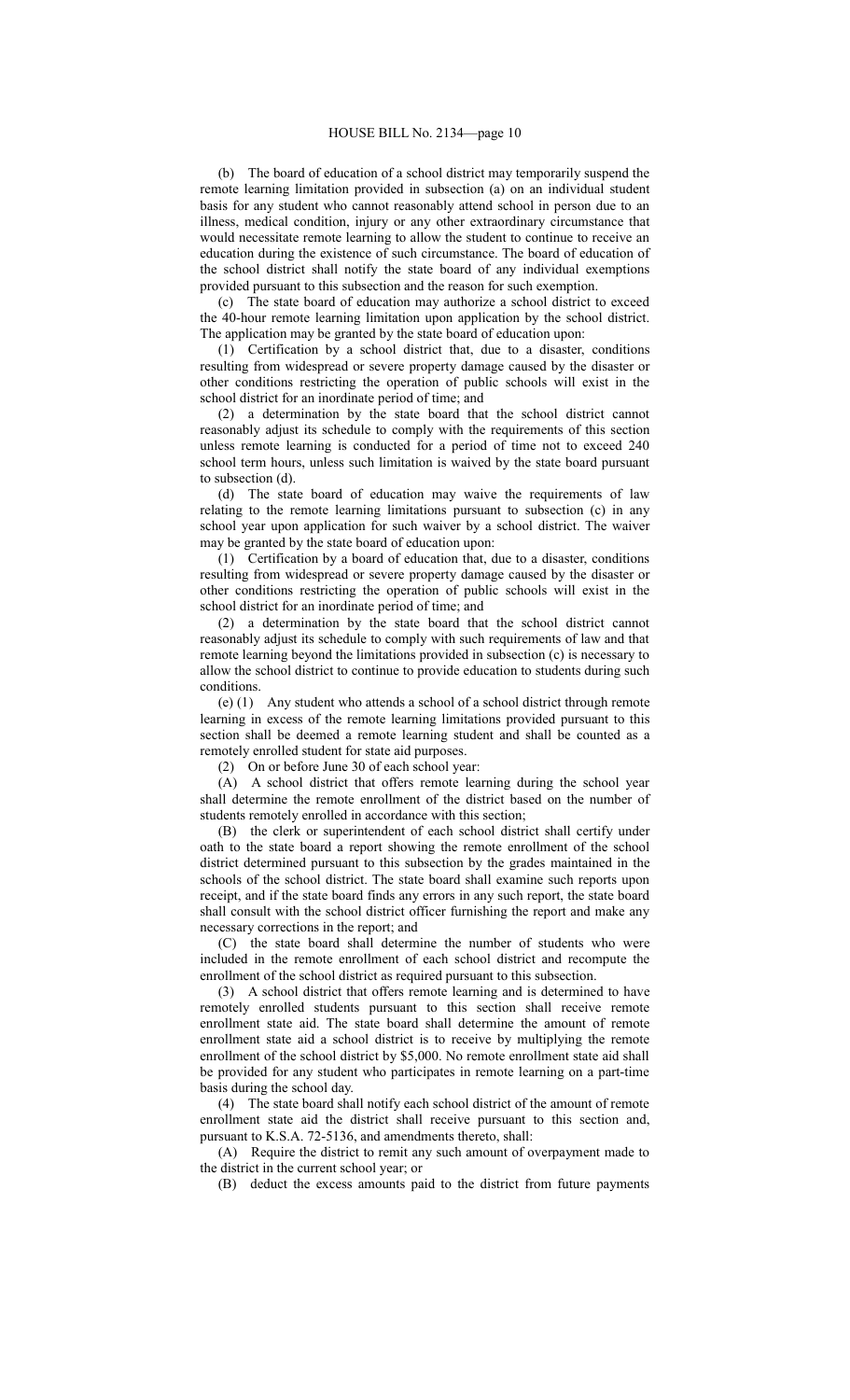#### made to the school district.

(5) If a student is included in the remote enrollment of a district pursuant to this subsection, such student shall not be included in the adjusted enrollment of the district in the current school year.

(f) Each school district that determines remote enrollment pursuant to this section shall submit any documentation or information required by the state board.

(g) As used in this section, "disaster" means a state of disaster emergency declared by proclamation of the governor pursuant to K.S.A. 48-924, and amendments thereto, closure of schools by order issued by a county or joint board of health, a local health officer pursuant to K.S.A. 65-119, and amendments thereto, or the secretary of health and environment pursuant to K.S.A. 65-126, and amendments thereto, or occurrence of widespread or severe damage, injury or loss of life or property resulting from any natural or manmade cause, including, but not limited to, fire, flood, earthquake, tornado, wind, storm, an epidemic, air contamination, blight, drought, infestation or explosion.

(h) This section shall be a part of and supplemental to the Kansas school equity and enhancement act.

(i) This section shall take effect and be in force from and after July 1, 2021.

New Sec. 7. (a) Each eligible postsecondary educational institution that accepts students for enrollment pursuant to the Kansas challenge to secondary school students act shall submit a report annually to the state board of regents. Such report shall include, but not be limited to, the following:

(1) The number of students from each school district enrolled in the eligible postsecondary educational institution, including the number of students in the custody of the secretary for children and families;

(2) the number of students who successfully complete the courses in which such students are enrolled at the eligible postsecondary educational institution;

(3) the tuition rate charged for students compared to the tuition rate charged to individuals who are regularly enrolled and attending the eligible postsecondary educational institution; and

(4) the amount and percentage of tuition each school district is paying pursuant to K.S.A. 72-3223, and amendments thereto.

(b) The state board of regents shall compile and prepare a summary report of the reports submitted pursuant to subsection (a) and shall submit such report to the house standing committee on education and the senate standing committee on education on or before February 15 of each year commencing in 2022.

(c) This section shall take effect and be in force from and after July 1, 2021.

Sec. 8. On and after July 1, 2021, K.S.A. 72-1163 is hereby amended to read as follows: 72-1163. (a) Each year the board of education of a school district shall conduct an assessment of the educational needs of each attendance center in the district. Information obtained from such needs-assessment shall be used by the board when preparing the budget of the school district *to ensure improvement in student academic performance. The budget of the school district shall allocate sufficient moneys in a manner reasonably calculated such that all students may achieve the goal set forth in K.S.A. 72-3218(c), and amendments thereto*. The board also shall prepare a summary of the budget for the school district. The budgets and summary shall be in the form prescribed by the director pursuant to K.S.A. 79-2926, and amendments thereto.

(b) The budgets and the summary of the proposed budget shall be on file at the administrative offices of the school district. Copies of such budgets and summary shall be available upon request.

(c) The notice required to be published by K.S.A. 79-2929, and amendments thereto, shall include a statement that the budgets and the summary of the proposed budget is on file at the administrative offices of the district and that copies of such budgets and summary are available upon request.

Sec. 9. On and after July 1, 2021, K.S.A. 2020 Supp. 72-3117 is hereby amended to read as follows: 72-3117. (a) The state board of education may waive the requirements of law relating to the duration of the school term in any school year upon application for such waiver by a school district. The waiver may be granted by the state board of education upon:

(1) Certification by a board of education that, due to *a* disaster, conditions resulting from widespread or severe property damage caused by the disaster-or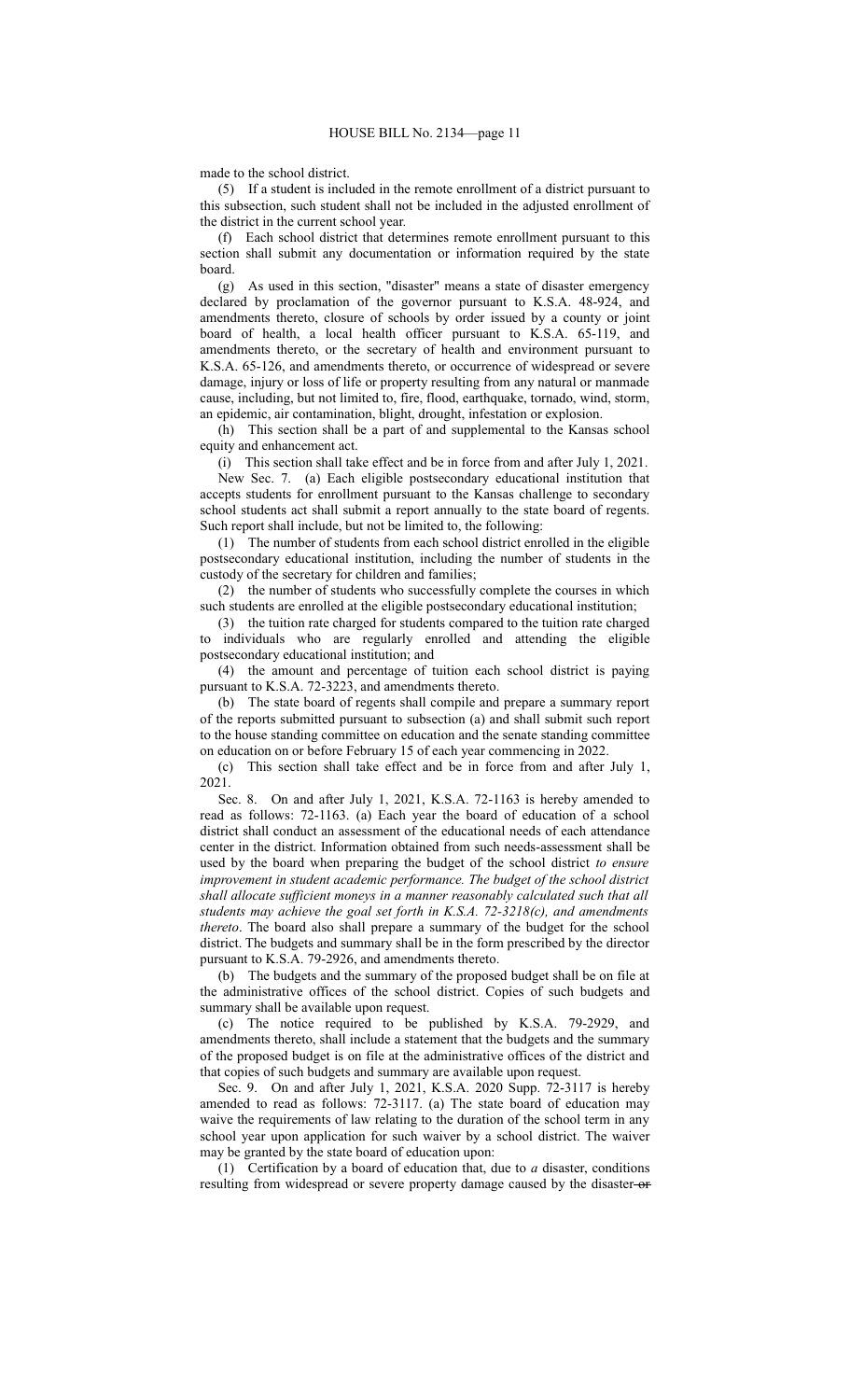other conditions restricting the operation of public schools will exist in the school district for an inordinate period of time; and

(2) a determination by the state board that the school district cannot reasonably adjust its schedule to comply with such requirements of law. The period of time school is not maintained during any school year due to conditions resulting from *a* disaster, upon granting of the waiver by the state board of education, shall be considered a part of the school term.

(b) As used in this section, the term "disaster" means the declaration of a state of disaster emergency by the governor pursuant to K.S.A. 48-924, and amendments thereto, closure of schools by order issued by a county or joint board of health, a local health officer pursuant to K.S.A. 65-119, and amendments thereto, or the secretary of health and environment pursuant to K.S.A. 65-126, and amendments thereto, or occurrence of widespread or severe damage, injury or loss of life or property resulting from any natural or manmade cause, including, but not limited to, fire, flood, earthquake, tornado, wind, storm, epidemics *an epidemic*, air contamination, blight, drought, infestation or explosion.

Sec. 10. On and after July 1, 2021, K.S.A. 72-3220 is hereby amended to read as follows:  $72-3220$ .  $(a)$ K.S.A.  $72-3220$  through  $72-3224$ , and amendments thereto, *and section 7, and amendments thereto,* shall be known and may be cited as the Kansas challenge to secondary school pupils *students* act.

(b) The provisions of this section shall take effect and be in force from and after July 1, 1993.

Sec. 11. On and after July 1, 2021, K.S.A. 72-3221 is hereby amended to read as follows: 72-3221. (a) The legislature hereby declares that secondary school pupils *students* should be challenged continuously in order to maintain their interests in the pursuit of education and skills critical to success in the modern world. Therefore, It is the purpose and intention of the Kansas challenge to secondary school pupils *students* act to provide a means whereby *that* school districts*,* in cooperation with institutions of postsecondary education*,* may provide new and exciting challenges to secondary school pupils *students* by encouraging them *such students* to take full advantage of the wealth of postsecondary education *educational* opportunities available in this state.

(b) The provisions of this section shall take effect and be in force from and after July 1, 1993.

Sec. 12. On and after July 1, 2021, K.S.A. 72-3222 is hereby amended to read as follows: 72-3222. As used in the Kansas challenge to secondary school pupils *students* act:

(a) "Concurrent enrollment pupil" *"Student"* means a person who*: (1)* Is enrolled in grades 10, 11 or 12 maintained by a school district*,* or a gifted child who is enrolled in any of the grades 9 through 12 maintained by a school district,*; (2) has an individualized plan of study or an individualized education program; (3)* has demonstrated the ability to benefit from participation in the regular curricula of eligible postsecondary education *educational* institutions,; *(4)* has been authorized by the principal of the school attended to apply for enrollment at an eligible postsecondary-education *educational* institution<sub>7</sub>; and *(5)* is acceptable or has been accepted for enrollment at an eligible postsecondary education educational institution.

(b) "Eligible postsecondary education *educational* institution" means any state educational institution, community college, municipal university, technical college or accredited independent institution.

(c) "State educational institution" has the meaning ascribed thereto *means the same as defined* in K.S.A. 76-711, and amendments thereto.

(d) "Community college" means any community college organized and operating under the laws of this state.

(e) "Municipal university" means a municipal university established under the provisions of article 13a of chapter 13 of *the* Kansas Statutes Annotated*, and amendments thereto*.

(f) "Accredited independent institution" means an *a not-for-profit* institution of postsecondary education the main campus of which is located in Kansas and-which that: (1) Is operated independently and not controlled or administered by any state agency or any subdivision of the state,*;* (2) maintains open enrollment<sub>7</sub>; and (3) is accredited by-the north central association of colleges and secondary schools accrediting agency based on its requirements as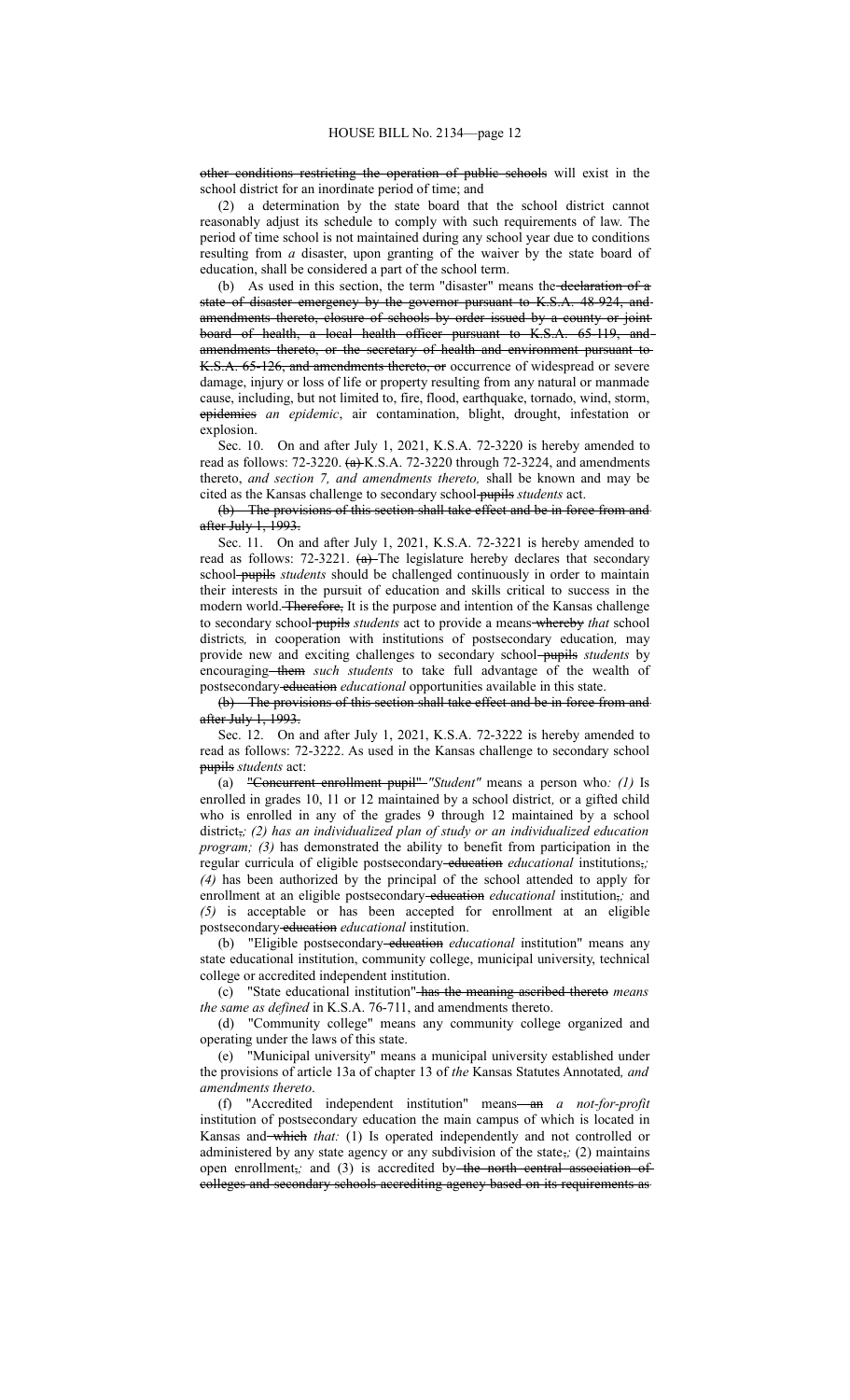of April 1, 1985 *a nationally recognized accrediting agency for higher education in the United States*.

(g) "Technical college" has the meaning ascribed thereto *means the same as defined* in K.S.A. 74-32,407, and amendments thereto.

(h) "Gifted child" has the meaning ascribed thereto *means the same as defined* in K.S.A. 72-3404, and amendments thereto, or in rules and regulations adopted pursuant thereto.

Sec. 13. On and after July 1, 2021, K.S.A. 72-3223 is hereby amended to read as follows: 72-3223. (a) The board of education of any school district and any eligible postsecondary education *educational* institution may enter into a cooperative agreement regarding the *dual or concurrent* enrollment of concurrent enrollment pupils *students* in courses of instruction for college credit at the eligible postsecondary-education *educational* institution. The agreement shall include, but need not be limited to, the following:

(1) The academic credit to be granted for course work successfully completed by the pupil *student* at the institution, which credit shall qualify as college credit and may qualify as both high school and college credit;

(2) the requirement that such course work qualify as credit applicable toward the award of a degree or certificate at the institution;

(3) *except as otherwise provided in subsection (b),* the requirement that the pupil shall pay to the institution *the student shall pay* the negotiated amount of tuition *and related costs* charged by the institution for *the student's* enrollment-of the pupil*; and*

*(4) the requirement that the eligible postsecondary educational institution shall notify the student or the student's parent or guardian if the course the student enrolled in at the eligible postsecondary educational institution is not a systemwide transfer course approved by the state board of regents and, as a result, the student may not receive credit for such course if the student transfers to or attends another state postsecondary educational institution*.

(b) The provisions of this section shall take effect and be in force from and after July 1, 1993 *The board of education of a school district, in its discretion, may pay all or a portion of the negotiated amount of tuition and related costs, including fees, books, materials and equipment, charged by an eligible postsecondary educational institution for a student's enrollment in such institution. As part of any agreement entered into pursuant to this section, the board of education of a school district shall not be required to pay any amount of tuition and required fees that are waived for an eligible foster child pursuant to the foster child educational assistance act, K.S.A. 75-53,111 et seq., and amendments thereto, except that the board, in its discretion, may pay any related costs that are not waived pursuant to such act, including fees, books, materials and equipment, charged by an eligible postsecondary educational institution for the student's enrollment in such institution. Any such payment shall be paid directly to the eligible postsecondary educational institution and shall be credited to such student's account*.

Sec. 14. On and after July 1, 2021, K.S.A. 72-3224 is hereby amended to read as follows: 72-3224. (a) No school district shall be responsible for the payment of tuition charged to concurrent enrollment pupils by eligible education institutions or for the provision of transportation for such pupils *Except as otherwise provided in K.S.A. 72-3223(b), and amendments thereto, each student dually or concurrently enrolled in an eligible postsecondary educational institution pursuant to K.S.A. 72-3220 et seq., and amendments thereto, shall be responsible for the payment of the negotiated tuition and related costs, including fees, books, materials and equipment, charged by such institution for the student's enrollment.*

*(b) The board of education of a school district, in its discretion, may provide for the transportation of a student* to or from any eligible postsecondary education *educational* institution.

(b) Each concurrent enrollment pupil shall be responsible for payment of tuition for enrollment at an eligible postsecondary education institution and for payment of the costs of books and equipment and any other costs of enrollment.

(c) Each concurrent enrollment pupil *student dually or concurrently enrolled in an eligible postsecondary educational institution pursuant to K.S.A. 72-3220 et seq., and amendments thereto,* who satisfactorily completes course work at an eligible postsecondary education *such* institution shall be granted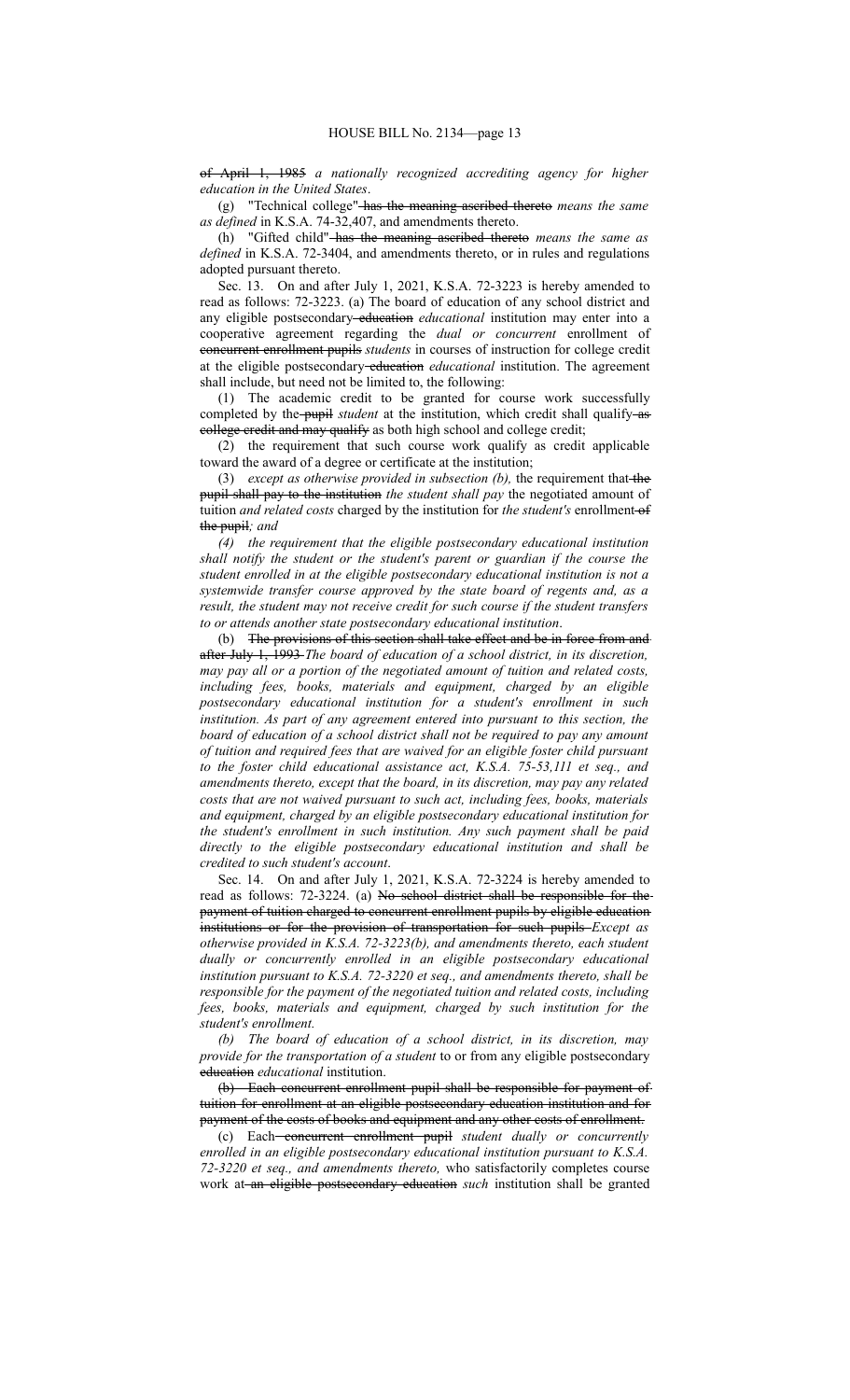appropriate credit toward fulfillment of the requirements for graduation from high school unless such credit is denied by the school district in which the pupil is enrolled on the basis that high school credit is inappropriate for such course work.

(d) The provisions of this section shall take effect and be in force from and after July 1, 1993 *In order to remain eligible for participation in the program, a student shall remain in good standing at the eligible postsecondary educational institution or shall show satisfactory progress as determined by the school district*.

*(e) The provisions of the Kansas challenge to secondary school students act shall not apply to any career technical education courses or programs that receive financial assistance or funding pursuant to K.S.A. 72-3810 or 72-3819, and amendments thereto.*

Sec. 15. On and after July 1, 2021, K.S.A. 2020 Supp. 72-4352 is hereby amended to read as follows: 72-4352. As used in the tax credit for low income students scholarship program act:

(a) "Contributions" means monetary gifts or donations and in-kind contributions, gifts or donations that have an established market value.

(b) "Department" means the Kansas department of revenue.

(c) "Educational scholarship" means an amount not to exceed \$8,000 per school year provided to an eligible student, or to a qualified school with respect to an eligible student, to cover all or a portion of the costs of education including tuition, fees and expenses of a qualified school and, if applicable, the costs of transportation to a qualified school if provided by such qualified school.

(d) "Eligible student" means a child who:

(1) (A) Is an at-risk student, as defined in K.S.A. 72-5132, and amendments thereto, and who is attending a public school; or (B) has beeneligible to receive an educational scholarship under this program and has not graduated from high school or reached 21 years of age;

(2) Resides in Kansas-while eligible for an educational scholarship; and

(3) (A)*(2) (A) (i) Is eligible for free or reduced-price meals under the national school lunch act; and*

*(ii) (a)* was enrolled *in kindergarten or any of the grades one through eight* in any public school in the previous school year in which an educational scholarship is first sought for the child; or

(B)*(b)* is eligible to be enrolled in any public school in the school year in which an educational scholarship is first sought for the child and the child is under the age of six years*; or*

*(B) has received an educational scholarship under the program and has not graduated from high school or reached the age of 21 years*.

(e) "Parent" includes a guardian, custodian or other person with authority to act on behalf of the child.

(f) "Program" means the tax credit for low income students scholarship program established in K.S.A. 72-4351 through 72-4357, and amendments thereto.

(g) "Public school" means-an-elementary school that is operated by a school district, and identified by the state board as one of the lowest 100performing elementary schools with respect to student achievement among all elementary schools operated by school districts for the current school year *any school operated by a unified school district under the laws of this state*.

(h) "Qualified school" means any nonpublic school that*:*

*(1)* Provides education to elementary or secondary students,*;*

*(2) is accredited by the state board or a national or regional accrediting agency that is recognized by the state board for the purpose of satisfying the teaching performance assessment for professional licensure;*

*(3)* has notified the state board of its intention to participate in the program*;* and

*(4)* complies with the requirements of the program. On and after July 1, 2020, a qualified school shall be accredited by the state board or a national or regional accrediting agency that is recognized by the state board for the purpose of satisfying the teaching performance assessment for professional licensure.

(i) "Scholarship granting organization" means an organization that complies with the requirements of this program and provides educational scholarships to eligible students or to qualified schools in which parents have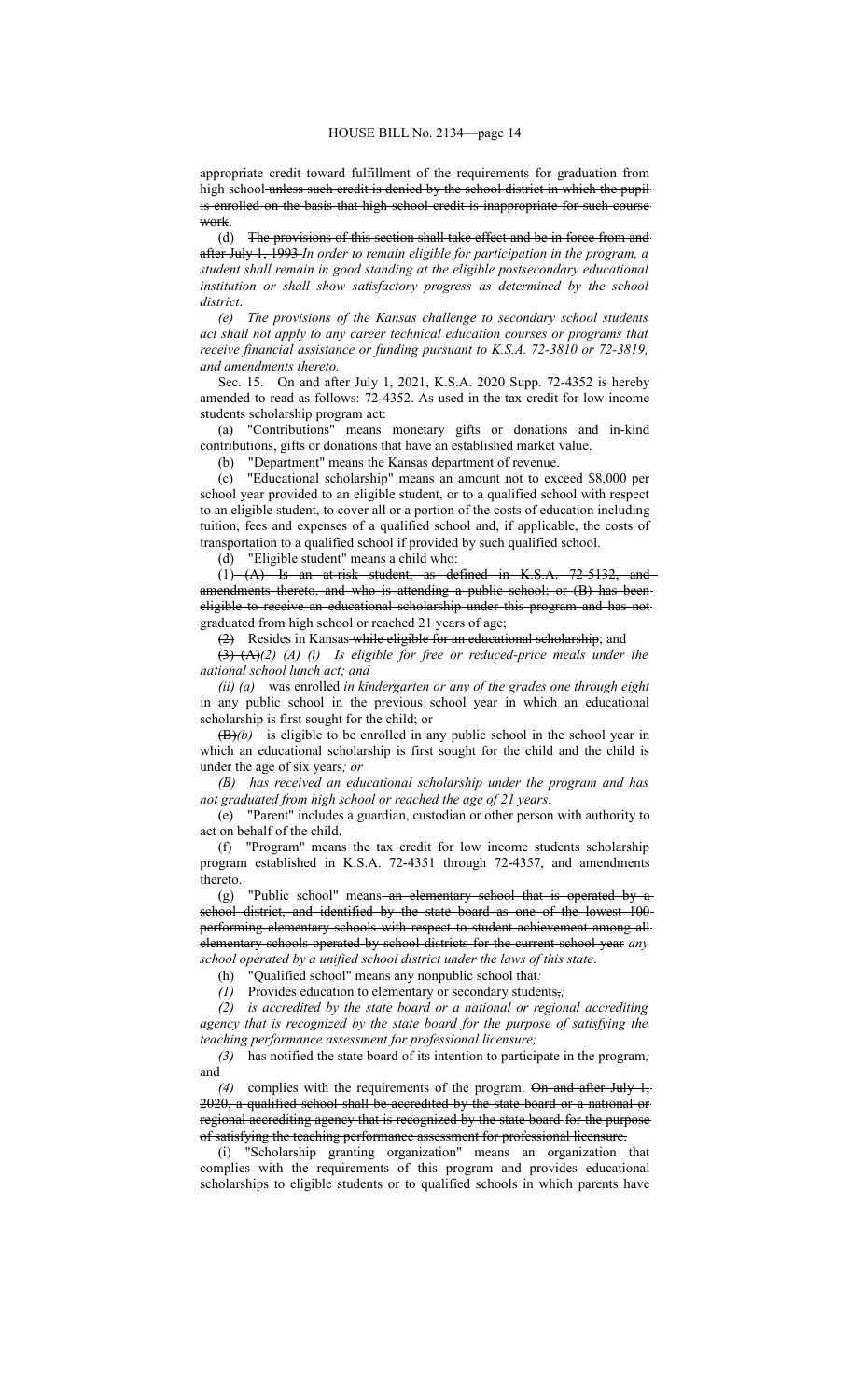enrolled eligible students.

(j) "School district" or "district" means any unified school district organized and operating under the laws of this state.

(k) "School year" shall have the meaning ascribed thereto *means the same as* in K.S.A. 72-5132, and amendments thereto.

(l) "Secretary" means the secretary of revenue.

(m) "State board" means the state board of education.

Sec. 16. On and after July 1, 2021, K.S.A. 2020 Supp. 72-4354 is hereby amended to read as follows: 72-4354. (a) To be eligible to participate in the program, a scholarship granting organization shall comply with the following:

(1) The scholarship granting organization shall notify the secretary and the state board of the scholarship granting organization's intent to provide educational scholarships;

(2) upon granting an educational scholarship, the scholarship granting organization shall report such information to the state board;

(3) the scholarship granting organization shall provide verification to the secretary that the scholarship granting organization is exempt from federal income taxation pursuant to section  $501(c)(3)$  of the federal internal revenue code of 1986;

(4) upon receipt of contributions in an aggregate amount or value in excess of \$50,000 during a school year, a scholarship granting organization shall file with the state board either:

(A) A surety bond payable to the state in an amount equal to the aggregate amount of contributions expected to be received during the school year; or

(B) financial information demonstrating the scholarship granting organization's ability to pay an aggregate amount equal to the amount of the contributions expected to be received during the school year, which must be reviewed and approved of in writing by the state board;

(5) scholarship granting organizations that provide other nonprofit services in addition to providing educational scholarships shall not commingle contributions made under the program with other contributions made to such organization. A scholarship granting organization under this subsection shall also file with the state board, prior to the commencement of each school year, either:

(A) A surety bond payable to the state in an amount equal to the aggregate amount of contributions expected to be received during the school year; or

(B) financial information demonstrating the nonprofit organization's ability to pay an aggregate amount equal to the amount of the contributions expected to be received during the school year, which must be reviewed and approved of in writing by the state board;

(6) each qualified school receiving educational scholarships from the scholarship granting organization shall annually certify to the scholarship granting organization its compliance with the requirements of the program;

(7) at the end of the calendar year, the scholarship granting organization shall have its accounts examined and audited by a certified public accountant. Such audit shall include, but not be limited to, information verifying that the educational scholarships awarded by the scholarship granting organization were distributed to qualified schools with respect to eligible students determined by the state board under K.S.A. 72-4353(c), and amendments thereto, and information specified in this section. Prior to filing a copy of the audit with the state board, such audit shall be duly verified and certified by a certified public accountant; and

(8) if a scholarship granting organization decides to limit the number or type of qualified schools who will receive educational scholarships, the scholarship granting organization shall provide, in writing, the name or names of those qualified schools to any contributor and the state board.

(b) No scholarship granting organization shall provide an educational scholarship with respect to any eligible student to attend any qualified school with paid staff or paid board members, or relatives thereof, in common with the scholarship granting organization.

(c) The scholarship granting organization shall disburse not less than 90% of contributions received pursuant to the program in the form of educational scholarships within 36 months of receipt of such contributions. If such contributions have not been disbursed within the applicable 36-month time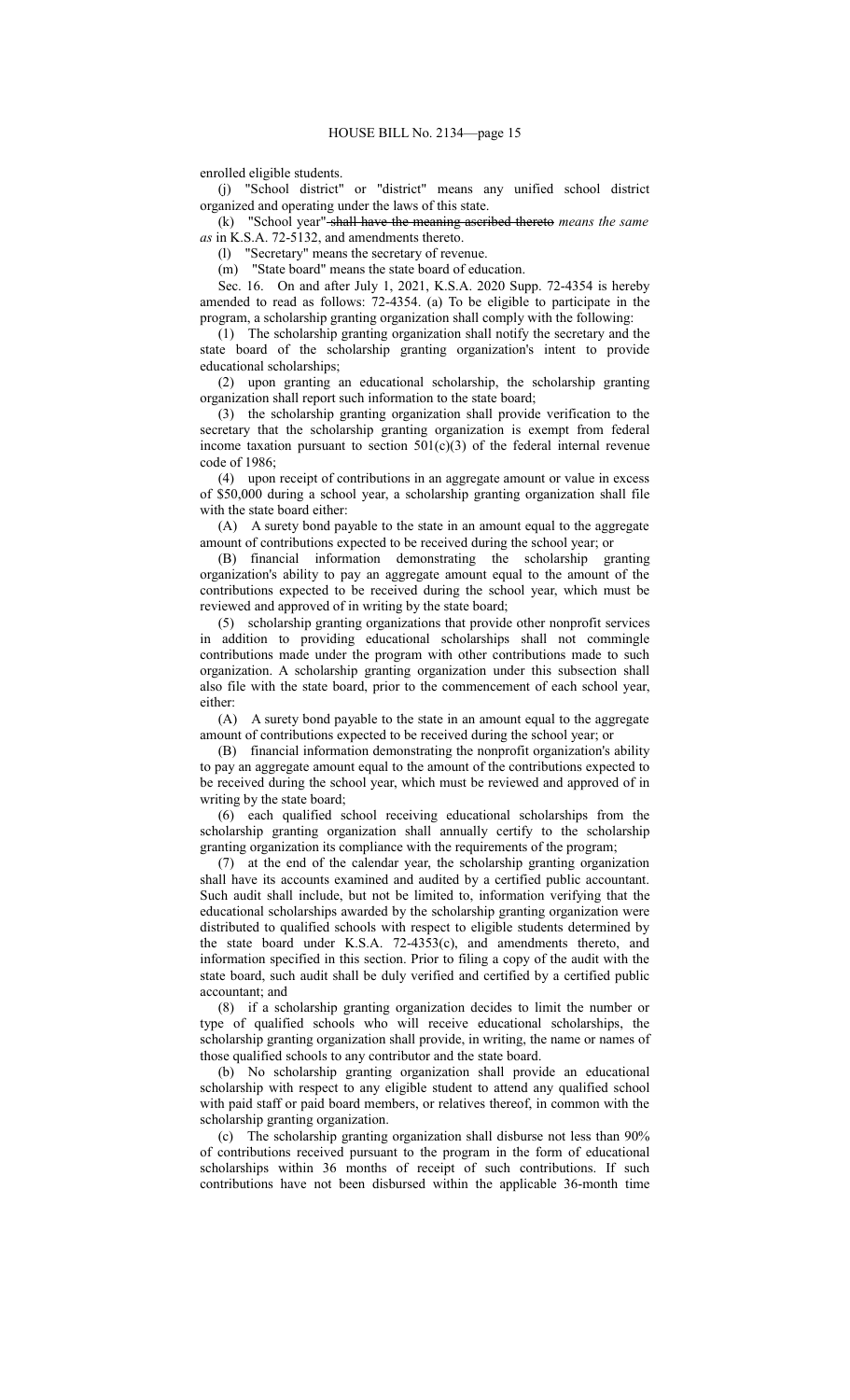period, then the scholarship granting organization shall not accept new contributions until 90% of the received contributions have been disbursed in the form of educational scholarships. Any income earned from contributions must be disbursed in the form of educational scholarships.

(d) A scholarship granting organization may continue to provide an educational scholarship with respect to a student who was an eligible student in the year immediately preceding the current school year.

 $(e)$  (e)  $(A)$  A scholarship granting organization shall direct payments of educational scholarships to the qualified school attended by the eligible student or in which the eligible student is enrolled. Payment may be made by check made payable to both the parent and the qualified school or to only the qualified school. If an eligible student transfers to a new qualified school during a school year, the scholarship granting organization shall direct payment in a prorated amount to the original qualified school and the new qualified school based on the eligible student's attendance. If the eligible student transfers to a public school and enrolls in such public school after September 20 of the current school year, the scholarship granting organization shall direct payment in a prorated amount to the original qualified school and the public school based on the eligible student's attendance. The prorated amount to the public school shall be considered a donation and shall be paid to the school district of such public school in accordance with K.S.A. 72-1142, and amendments thereto.

(2) As used in this subsection, the term "public school" means any school operated by a school district.

(f) *Each qualified school shall provide a link to the state department of education's webpage where the reports prepared pursuant to K.S.A. 72-5170, and amendments thereto, and K.S.A. 2020 Supp. 72-5178, and amendments thereto, for such school are published. The link shall be prominently displayed on the school's accountability reports webpage.*

*(g)* By June 1 of each year, a scholarship granting organization shall submit a report to the state board for the educational scholarships provided in the immediately preceding 12 months. Such report shall be in a form and manner as prescribed by the state board, approved and signed by a certified public accountant, and shall contain the following information:

(1) The name and address of the scholarship granting organization;

(2) the name and address of each eligible student with respect to whom an educational scholarship was awarded by the scholarship granting organization;

(3) the total number and total dollar amount of contributions received during the 12-month reporting period; and

(4) the total number and total dollar amount of educational scholarships awarded during the 12-month reporting period and the total number and total dollar amount of educational scholarships awarded during the 12-month reporting period with respect to eligible students who qualified under K.S.A. 72- 4352(d), and amendments thereto.

(g)*(h)* No scholarship granting organization shall:

(1) Provide an educational scholarship with respect to an eligible student that is established by funding from any contributions made by any relative of such eligible student; or

(2) accept a contribution from any source with the express or implied condition that such contribution be directed toward an educational scholarship for a particular eligible student.

Sec. 17. On and after July 1, 2021, K.S.A. 2020 Supp. 72-5131 is hereby amended to read as follows: 72-5131. K.S.A. 72-5131 through 72-5176, and amendments thereto, and K.S.A. 2019 Supp. 72-5178 and 72-5179 *et seq.*, and amendments thereto, shall be known and may be cited as the Kansas school equity and enhancement act.

Sec. 18. On and after July 1, 2021, K.S.A. 2020 Supp. 72-5132 is hereby amended to read as follows: 72-5132. As used in the Kansas school equity and enhancement act, K.S.A. 72-5131 et seq., and amendments thereto:

(a) "Adjusted enrollment" means the enrollment of a school district*, excluding the remote enrollment determined pursuant to section 6, and amendments thereto,* adjusted by adding the following weightings, if any, to the enrollment of a school district: At-risk student weighting; bilingual weighting; career technical education weighting; high-density at-risk student weighting; high enrollment weighting; low enrollment weighting; school facilities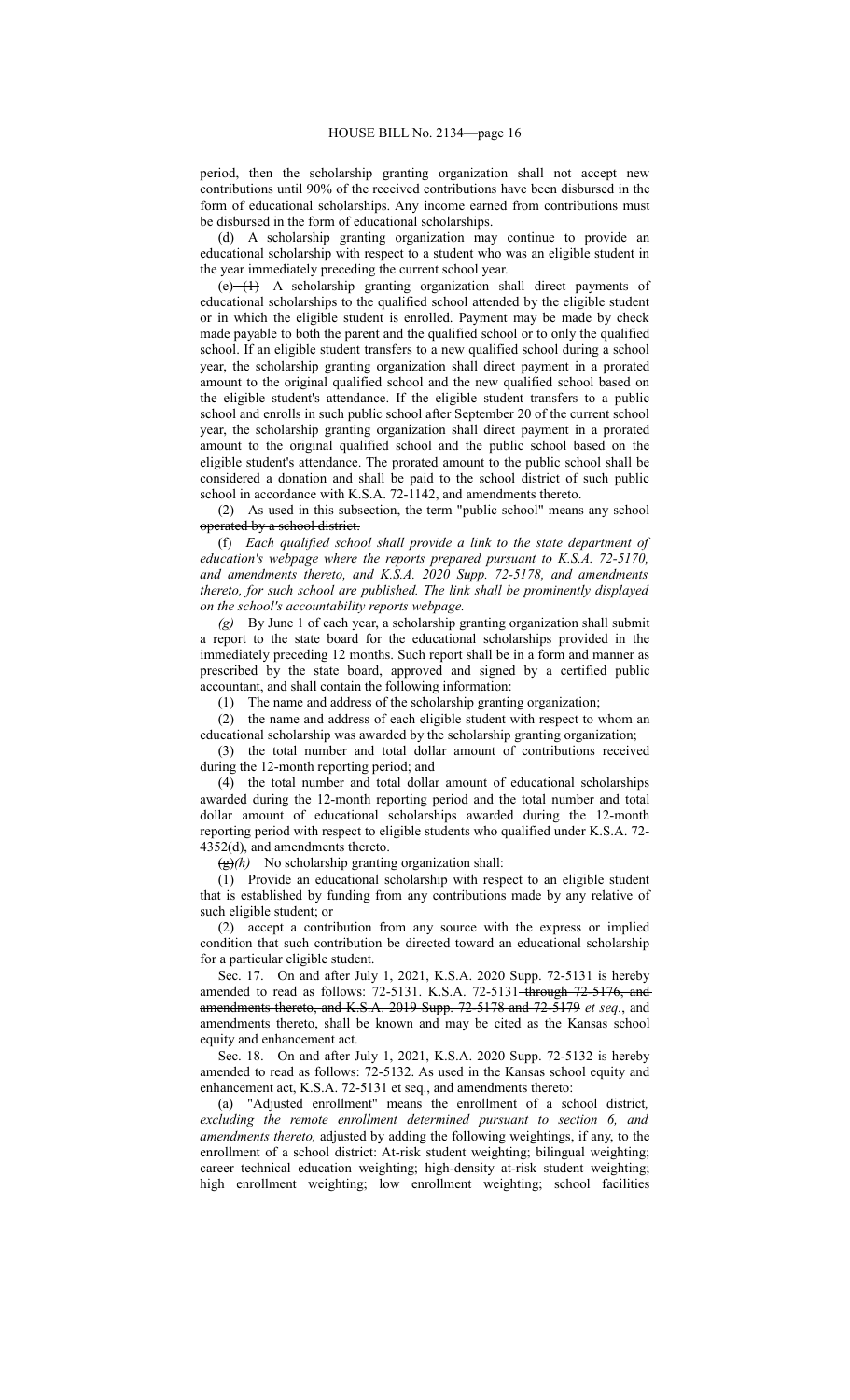weighting; ancillary school facilities weighting; cost-of-living weighting; special education and related services weighting; and transportation weighting.

(b) "Ancillary school facilities weighting" means an addend component assigned to the enrollment of school districts pursuant to K.S.A. 72-5158, and amendments thereto, on the basis of costs attributable to commencing operation of one or more new school facilities by such school districts.

(c) (1) "At-risk student" means a student who is eligible for free meals under the national school lunch act, and who is enrolled in a school district that maintains an approved at-risk student assistance program.

(2) The term "at-risk student" shall not include any student enrolled in any of the grades one through 12 who is in attendance less than full time, or any student who is over 19 years of age. The provisions of this paragraph shall not apply to any student who has an individualized education program.

(d) "At-risk student weighting" means an addend component assigned to the enrollment of school districts pursuant to K.S.A. 72-5151(a), and amendments thereto, on the basis of costs attributable to the maintenance of atrisk educational programs by such school districts.

(e) "Base aid for student excellence" or "BASE aid" means an amount appropriated by the legislature in a fiscal year for the designated year. The amount of BASE aid shall be as follows:

(1) For school year 2018-2019, \$4,165;

(2) for school year 2019-2020, \$4,436;

- (3) for school year 2020-2021, \$4,569;
- (4) for school year 2021-2022, \$4,706;
- (5) for school year 2022-2023, \$4,846; and

(6) for school year 2023-2024, and each school year thereafter, the BASE aid shall be the BASE aid amount for the immediately preceding school year plus an amount equal to the average percentage increase in the consumer price index for all urban consumers in the midwest region as published by the bureau of labor statistics of the United States department of labor during the three immediately preceding school years rounded to the nearest whole dollar amount.

(f) "Bilingual weighting" means an addend component assigned to the enrollment of school districts pursuant to K.S.A. 72-5150, and amendments thereto, on the basis of costs attributable to the maintenance of bilingual educational programs by such school districts.

(g) "Board" means the board of education of a school district.

(h) "Budget per student" means the general fund budget of a school district divided by the enrollment of the school district.

(i) "Categorical fund" means and includes the following funds of a school district: Adult education fund; adult supplementary education fund; at-risk education fund; bilingual education fund; career and postsecondary education fund; driver training fund; educational excellence grant program fund; extraordinary school program fund; food service fund; parent education program fund; preschool-aged at-risk education fund; professional development fund; special education fund; and summer program fund.

(j) "Cost-of-living weighting" means an addend component assigned to the enrollment of school districts pursuant to K.S.A. 72-5159, and amendments thereto, on the basis of costs attributable to the cost of living in such school districts.

(k) "Current school year" means the school year during which state foundation aid is determined by the state board under K.S.A. 72-5134, and amendments thereto.

(l) "Enrollment" means*, except as provided in section 6, and amendments thereto*:

(1) The number of students regularly enrolled in kindergarten and grades one through 12 in the school district on September 20 of the preceding school year plus the number of preschool-aged at-risk students regularly enrolled in the school district on September 20 of the current school year, except a student who is a foreign exchange student shall not be counted unless such student is regularly enrolled in the school district on September 20 and attending kindergarten or any of the grades one through 12 maintained by the school district for at least one semester or two quarters, or the equivalent thereof.

(2) If the enrollment in a school district in the preceding school year has decreased from enrollment in the second preceding school year, the enrollment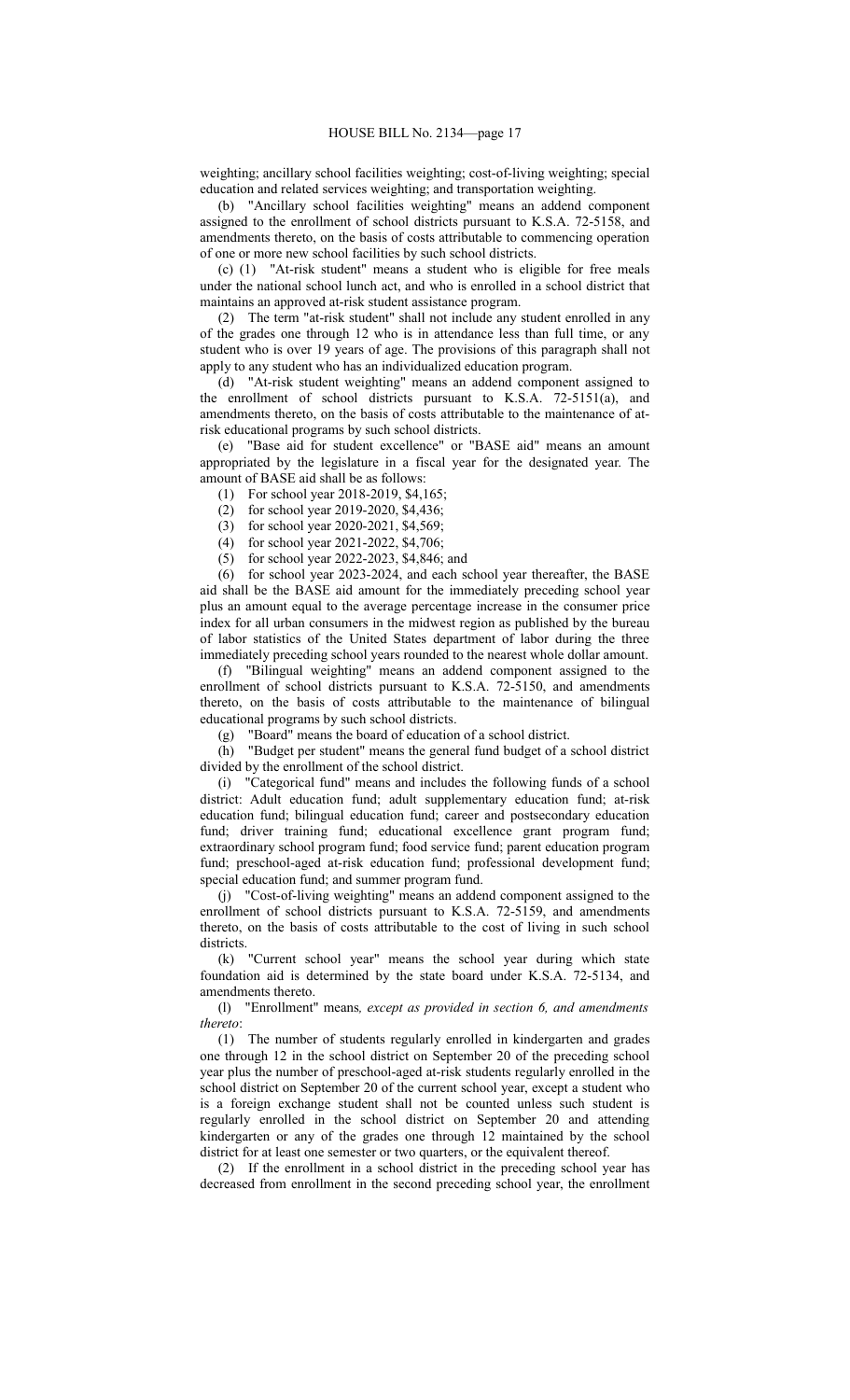of the school district in the current school year means the sum of:

(A) The enrollment in the second preceding school year, excluding students under paragraph  $(2)(B)$ , minus enrollment in the preceding school year of preschool-aged at-risk students, if any, plus enrollment in the current school year of preschool-aged at-risk students, if any; and

(B) the adjusted enrollment in the second preceding school year of any students participating in the tax credit for low income students scholarship program pursuant to K.S.A. 72-4351 et seq., and amendments thereto, in the preceding school year, if any, plus the adjusted enrollment in the preceding school year of preschool-aged at-risk students who are participating in the tax credit for low income students scholarship program pursuant to K.S.A. 72-4351 et seq., and amendments thereto, in the current school year, if any.

(3) For any school district that has a military student, as that term is defined in K.S.A. 72-5139, and amendments thereto, enrolled in such district, and that received federal impact aid for the preceding school year, if the enrollment in such school district in the preceding school year has decreased from enrollment in the second preceding school year, the enrollment of the school district in the current school year means whichever is the greater of:

(A) The enrollment determined under paragraph (2); or

(B) the sum of the enrollment in the preceding school year of preschoolaged at-risk students, if any, and the arithmetic mean of the sum of:

(i) The enrollment of the school district in the preceding school year minus the enrollment in such school year of preschool-aged at-risk students, if any;

(ii) the enrollment in the second preceding school year minus the enrollment in such school year of preschool-aged at-risk students, if any; and

(iii) the enrollment in the third preceding school year minus the enrollment in such school year of preschool-aged at-risk students, if any.

(4) The enrollment determined under paragraph (1), (2) or (3), except if the school district begins to offer kindergarten on a full-time basis in such school year, students regularly enrolled in kindergarten in the school district in the preceding school year shall be counted as one student regardless of actual attendance during such preceding school year.

(m) "February 20" has its usual meaning, except that in any year in which February 20 is not a day on which school is maintained, it means the first day after February 20 on which school is maintained.

(n) "Federal impact aid" means an amount equal to the federally qualified percentage of the amount of moneys a school district receives in the current school year under the provisions of title I of public law 874 and congressional appropriations therefor, excluding amounts received for assistance in cases of major disaster and amounts received under the low-rent housing program. The amount of federal impact aid shall be determined by the state board in accordance with terms and conditions imposed under the provisions of the public law and rules and regulations thereunder.

(o) "General fund" means the fund of a school district from which operating expenses are paid and in which is deposited all amounts of state foundation aid provided under this act, payments under K.S.A. 72-528, and amendments thereto, payments of federal funds made available under the provisions of title I of public law 874, except amounts received for assistance in cases of major disaster and amounts received under the low-rent housing program and such other moneys as are provided by law.

(p) "General fund budget" means the amount budgeted for operating expenses in the general fund of a school district.

(q) "High-density at-risk student weighting" means an addend component assigned to the enrollment of school districts pursuant to K.S.A. 72-5151(b), and amendments thereto, on the basis of costs attributable to the maintenance of atrisk educational programs by such school districts.

"High enrollment weighting" means an addend component assigned to the enrollment of school districts pursuant to K.S.A. 72-5149(b), and amendments thereto, on the basis of costs attributable to maintenance of educational programs by such school districts.

(s) "Juvenile detention facility" means the same as such term is defined in K.S.A. 72-1173, and amendments thereto.

(t) "Local foundation aid" means the sum of the following amounts:

(1) An amount equal to any unexpended and unencumbered balance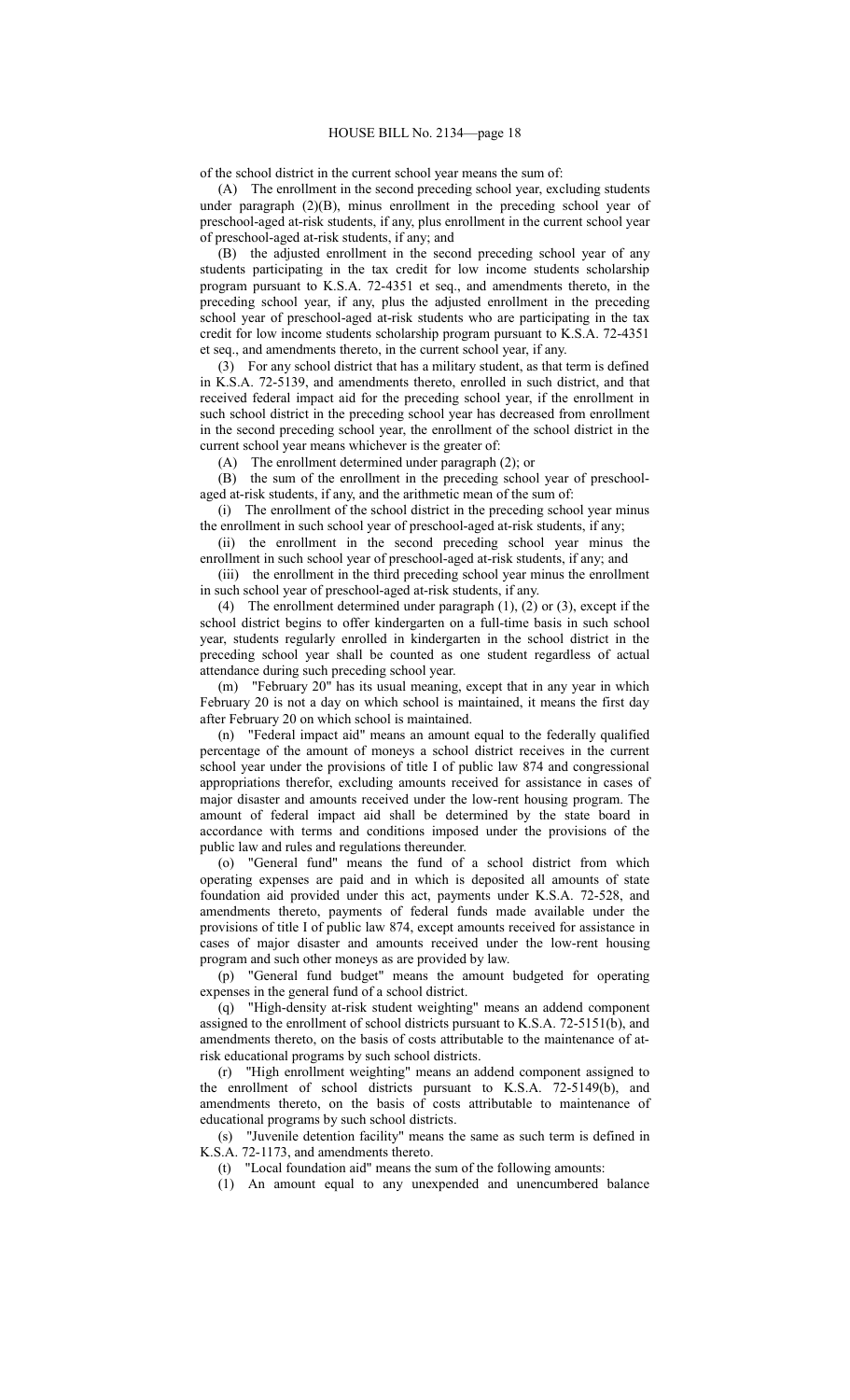remaining in the general fund of the school district, except moneys received by the school district and authorized to be expended for the purposes specified in K.S.A. 72-5168, and amendments thereto;

(2) an amount equal to any remaining proceeds from taxes levied under authority of K.S.A. 72-7056 and 72-7072, and amendments thereto, prior to their repeal;

(3) an amount equal to the amount deposited in the general fund in the current school year from moneys received in such school year by the school district under the provisions of K.S.A. 72-3123(a), and amendments thereto;

(4) an amount equal to the amount deposited in the general fund in the current school year from moneys received in such school year by the school district pursuant to contracts made and entered into under authority of K.S.A. 72-3125, and amendments thereto;

(5) an amount equal to the amount credited to the general fund in the current school year from moneys distributed in such school year to the school district under the provisions of articles 17 and 34 of chapter 12 of the Kansas Statutes Annotated, and amendments thereto, and under the provisions of articles 42 and 51 of chapter 79 of the Kansas Statutes Annotated, and amendments thereto;

(6) an amount equal to the amount of payments received by the school district under the provisions of K.S.A. 72-3423, and amendments thereto;

(7) an amount equal to the amount of any grant received by the school district under the provisions of K.S.A. 72-3425, and amendments thereto; and

(8) an amount equal to 70% of the federal impact aid of the school district.

(u) "Low enrollment weighting" means an addend component assigned to the enrollment of school districts pursuant to K.S.A. 72-5149(a), and amendments thereto, on the basis of costs attributable to maintenance of educational programs by such school districts.

(v) "Operating expenses" means the total expenditures and lawful transfers from the general fund of a school district during a school year for all purposes, except expenditures for the purposes specified in K.S.A. 72-5168, and amendments thereto.

(w) "Preceding school year" means the school year immediately before the current school year.

(x) "Preschool-aged at-risk student" means an at-risk student who has attained the age of three years, is under the age of eligibility for attendance at kindergarten, and has been selected by the state board in accordance with guidelines governing the selection of students for participation in head start programs.

(y) "Preschool-aged exceptional children" means exceptional children, except gifted children, who have attained the age of three years but are under the age of eligibility for attendance at kindergarten. The terms "exceptional children" and "gifted children" have the same meaning as those terms are defined in K.S.A. 72-3404, and amendments thereto.

(z) "Psychiatric residential treatment facility" means the same as such term is defined in K.S.A. 72-1173, and amendments thereto.

(aa) *(1) "Remote enrollment" means the number of students regularly enrolled in kindergarten and grades one through 12 in the school district who attended school through remote learning in excess of the remote learning limitations provided in section 6, and amendments thereto.*

*(2) This subsection shall not apply in any school year prior to the 2021- 2022 school year.*

*(bb) (1) "Remote learning" means a method of providing education in which the student, although regularly enrolled in a school district, does not physically attend the attendance center such student would otherwise attend in person on a full-time basis and curriculum and instruction are prepared, provided and supervised by teachers and staff of such school district to approximate the student learning experience that would take place in the attendance center classroom.*

*(2) "Remote learning" does not include virtual school as such term is defined in K.S.A. 72-3712, and amendments thereto.*

*(3) This subsection shall not apply in any school year prior to the 2021- 2022 school year.*

*(cc)* "School district" means a school district organized under the laws of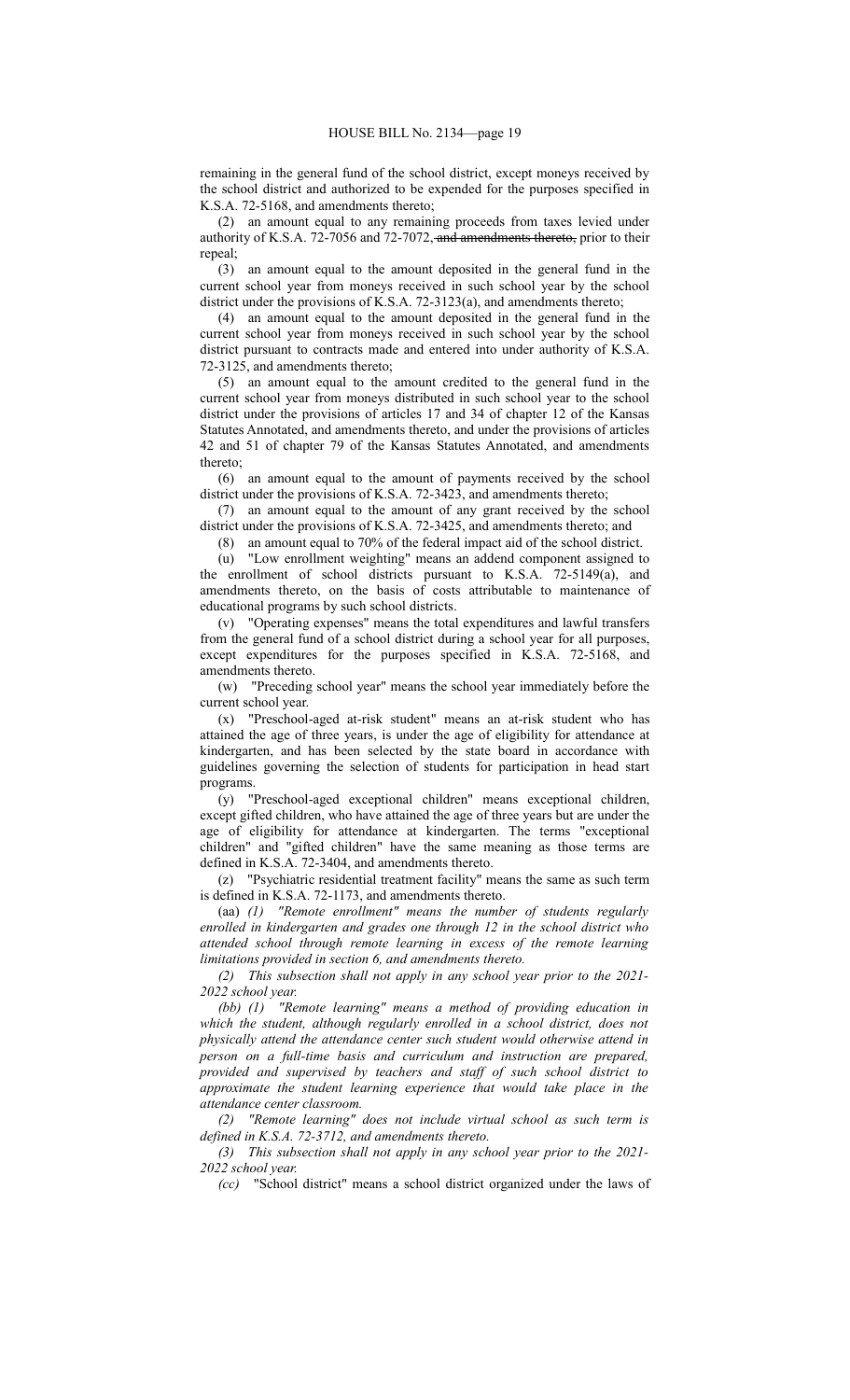this state that is maintaining public school for a school term in accordance with the provisions of K.S.A. 72-3115, and amendments thereto.

(bb)*(dd)* "School facilities weighting" means an addend component assigned to the enrollment of school districts pursuant to K.S.A. 72-5156, and amendments thereto, on the basis of costs attributable to commencing operation of one or more new school facilities by such school districts.

(cc)*(ee)* "School year" means the 12-month period ending June 30.

(dd)*(ff)* "September 20" has its usual meaning, except that in any year in which September 20 is not a day on which school is maintained, it means the first day after September 20 on which school is maintained.

(ee)*(gg)* "Special education and related services weighting" means an addend component assigned to the enrollment of school districts pursuant to K.S.A. 72-5157, and amendments thereto, on the basis of costs attributable to the maintenance of special education and related services by such school districts.

(ff)*(hh)* "State board" means the state board of education.

 $\frac{\pi}{2}$ (*ii*) "State foundation aid" means the amount of aid distributed to a school district as determined by the state board pursuant to K.S.A. 72-5134, and amendments thereto.

(hh)(jj) (1) "Student" means any person who is regularly enrolled in a school district and attending kindergarten or any of the grades one through 12 maintained by the school district or who is regularly enrolled in a school district and attending kindergarten or any of the grades one through 12 in another school district in accordance with an agreement entered into under authority of K.S.A. 72-13,101, and amendments thereto, or who is regularly enrolled in a school district and attending special education services provided for preschool-aged exceptional children by the school district.

(2) (A) Except as otherwise provided in this subsection, the following shall be counted as one student:

(i) A student in attendance full-time; and

(ii) a student enrolled in a school district and attending special education and related services, provided for by the school district.

(B) The following shall be counted as  $\frac{1}{2}$  student:

(i) A student enrolled in a school district and attending special education and related services for preschool-aged exceptional children provided for by the school district; and

(ii) a preschool-aged at-risk student enrolled in a school district and receiving services under an approved at-risk student assistance plan maintained by the school district.

(C) A student in attendance part-time shall be counted as that proportion of one student  $+$ , to the nearest  $\frac{1}{10}$ , that the student's attendance bears to full-time attendance.

(D) A student enrolled in and attending an institution of postsecondary education that is authorized under the laws of this state to award academic degrees shall be counted as one student if the student's postsecondary education enrollment and attendance together with the student's attendance in either of the grades 11 or 12 is at least  $\frac{5}{6}$  time, otherwise the student shall be counted as that proportion of one student  $+$ , to the nearest  $\frac{1}{10}$ , that the total time of the student's postsecondary education attendance and attendance in grades 11 or 12, as applicable, bears to full-time attendance.

(E) A student enrolled in and attending a technical college, a career technical education program of a community college or other approved career technical education program shall be counted as one student, if the student's career technical education attendance together with the student's attendance in any of grades nine through 12 is at least  $\frac{5}{6}$  time, otherwise the student shall be counted as that proportion of one student  $+$ , to the nearest  $\frac{1}{10}$ , that the total time of the student's career technical education attendance and attendance in any of grades nine through 12 bears to full-time attendance.

(F) A student enrolled in a school district and attending a non-virtual school and also attending a virtual school shall be counted as that proportion of one student– $\left($ , to the nearest  $\frac{1}{10}$ , that the student's attendance at the non-virtual school bears to full-time attendance.

(G) A student enrolled in a school district and attending special education and related services provided for by the school district and also attending a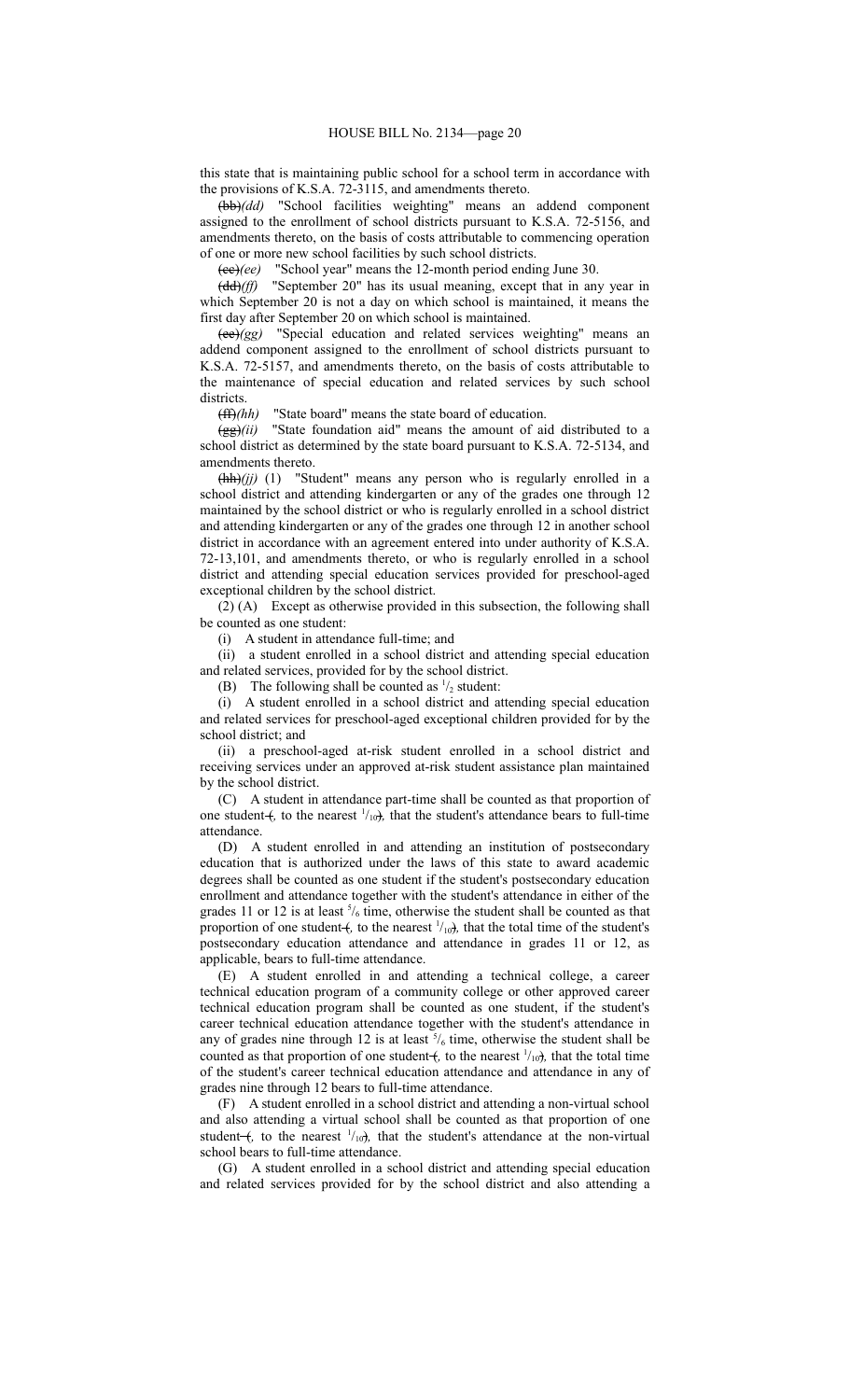virtual school shall be counted as that proportion of one student +, to the nearest  $1/10<sub>10</sub>$ , that the student's attendance at the non-virtual school bears to full-time attendance.

(H) *A student enrolled in a school district and attending school on a parttime basis through remote learning and also attending school in person on a part-time basis shall be counted as that proportion of one student, to the nearest 1 /10, that the student's in-person attendance bears to full-time attendance.*

*(I)* (i) Except as provided in clause (ii), a student enrolled in a school district who is not a resident of Kansas shall be counted as follows:

(a) For school year 2018-2019, one student;

(b) for school years 2019-2020 and 2020-2021,  $\frac{3}{4}$  of a student; and

(c) for school year 2021-2022 and each school year thereafter,  $\frac{1}{2}$  of a student.

(ii) This subparagraph  $(H)$  shall not apply to:

(a) A student whose parent or legal guardian is an employee of the school district where such student is enrolled; or

(b) a student who attended public school in Kansas during school year 2016-2017 and who attended public school in Kansas during the immediately preceding school year.

(3) The following shall not be counted as a student:

(A) An individual residing at the Flint Hills job corps center;

(B) except as provided in paragraph (2), an individual confined in and receiving educational services provided for by a school district at a juvenile detention facility; and

(C) an individual enrolled in a school district but housed, maintained and receiving educational services at a state institution or a psychiatric residential treatment facility.

(4) A student enrolled in virtual school pursuant to K.S.A. 72-3711 et seq., and amendments thereto, shall be counted in accordance with the provisions of K.S.A. 72-3715, and amendments thereto.

*(5) A student enrolled in a school district who attends school through remote learning shall be counted in accordance with the provisions of this section and section 6, and amendments thereto.*

(ii)*(kk)* "Total foundation aid" means an amount equal to the product obtained by multiplying the BASE aid by the adjusted enrollment of a school district.

(jj)*(ll)* "Transportation weighting" means an addend component assigned to the enrollment of school districts pursuant to K.S.A. 72-5148, and amendments thereto, on the basis of costs attributable to the provision or furnishing of transportation.

(kk)*(mm)* "Virtual school" means the same as such term is defined in K.S.A. 72-3712, and amendments thereto.

Sec. 19. On and after July 1, 2021, K.S.A. 72-5151 is hereby amended to read as follows: 72-5151. (a) The at-risk student weighting of each school district shall be determined by the state board as follows:

(1) Determine the number of at-risk students included in the enrollment of the school district; and

(2) multiply the number determined under subsection (a)(1) by 0.484. The resulting sum is the at-risk student weighting of the school district.

(b) Except as provided in subsection (b)(4), the high-density at-risk student weighting of each school district shall be determined by the state board as follows:

(1) (A) If the enrollment of the school district is at least 35% at-risk students, but less than 50% at-risk students:

(i) Subtract 35% from the percentage of at-risk students included in the enrollment of the school district;

(ii) multiply the difference determined under subsection  $(b)(1)(A)(i)$  by 0.7; and

(iii) multiply the product determined under subsection  $(b)(1)(A)(ii)$  by the number of at-risk students included in the enrollment of the school district; or

(B) if the enrollment of the school district is 50% or more at-risk students, multiply the number of at-risk students included in the enrollment of the school district by 0.105; or

(2) (A) if the enrollment of a school in the school district is at least 35% at-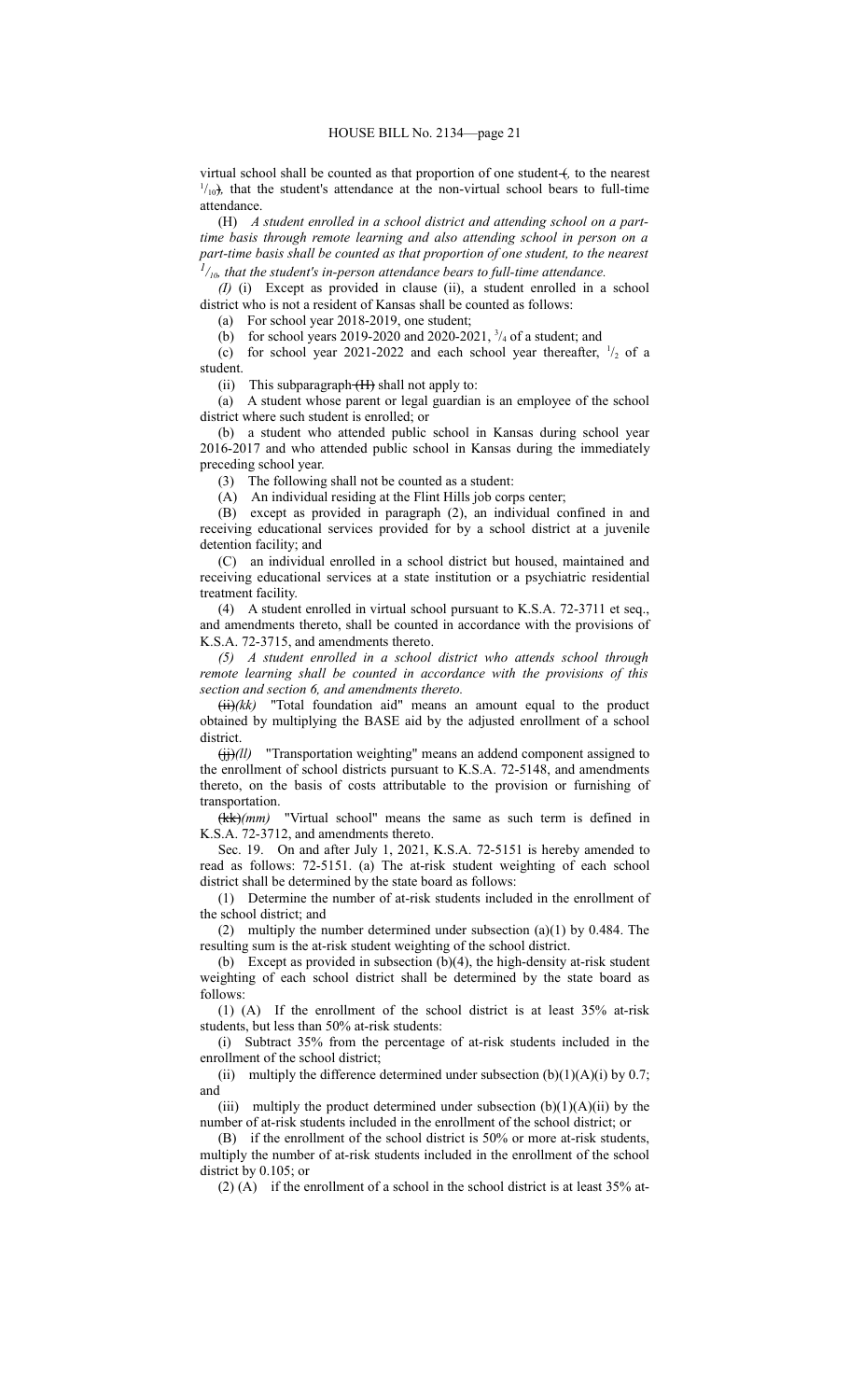risk students, but less than 50% at-risk students:

(i) Subtract 35% from the percentage of at-risk students included in the enrollment of such school;

(ii) multiply the difference determined under subsection  $(b)(2)(A)(i)$  by 0.7; and

(iii) multiply the product determined under subsection  $(b)(2)(A)(ii)$  by the number of at-risk students included in the enrollment of such school; or

(B) if the enrollment of a school in the school district is 50% or more atrisk students, multiply the number of at-risk students included in the enrollment of such school by 0.105; and

(C) add the products determined under subsections  $(b)(2)(A)(iii)$  and  $(b)(2)$ (B) for each such school in the school district, respectively.

(3) The high-density at-risk *student* weighting of the school district shall be the greater of the product determined under subsection (b)(1) or the sum determined under subsection (b)(2)(C).

(4) Commencing in school year 2018-2019, School districts that qualify to receive the high-density at-risk *student* weighting pursuant to this section shall spend any money attributable to the school district's high-density at-risk *student* weighting on the at-risk best practices developed by the state board pursuant to K.S.A. 72-5153(d), and amendments thereto. If a school district that qualifies for the high-density at-risk *student* weighting does not spend such money on such best practices, the state board shall notify the school district that it shall-either spend such money on such best practices or shall show improvement within five years of notification. Improvement shall include, but not be limited to, the following: (A) The percentage of students at grade level on state math and English language arts assessments; (B) the percentage of students that are college and career ready on state math and English language arts assessments; (C) the average composite ACT score; or (D) the four-year graduation rate *repay such money to the school district's at-risk education fund. On or before January 15 of each year, the state board shall notify the house and senate standing committees on education, or any successor committees, which school districts had to repay such money and the amount of money such school district repaid for the preceding school year*. If a school district does not spend such money on such best practices and does not show improvement within five *for three consecutive* years, the school district shall not qualify to receive the high-density at-risk *student* weighting in the succeeding school year.

(5) The provisions of this subsection shall expire on July 1, 2020 *2024*.

*(c) The purpose of the at-risk student weighting and the high-density atrisk student weighting is to provide students identified as eligible to receive atrisk programs and services with evidence-based educational services in addition to regular instructional services.*

*(d) Upon a school district's receipt of state foundation aid, that portion of such state foundation aid that is directly attributable to such school district's atrisk student weighting and high-density at-risk student weighting, if any, shall be transferred to the district's at-risk education fund established under K.S.A. 72- 5153, and amendments thereto.*

Sec. 20. On and after July 1, 2021, K.S.A. 2020 Supp. 72-5153 is hereby amended to read as follows: 72-5153. (a) There is hereby established in every school district an at-risk education fund, which *that* shall consist of all moneys deposited therein or transferred thereto according to law. The expenses of a school district directly attributable to providing at-risk student assistance or programs shall be paid from the at-risk education fund.

(b) Any balance remaining in the at-risk education fund at the end of the budget year shall be carried forward into the at-risk education fund for succeeding budget years. Such fund shall not be subject to the provisions of K.S.A. 79-2925 through 79-2937, and amendments thereto. In preparing the budget of such school district, the amounts credited to and the amount on hand in the at-risk education fund, and the amount expended therefrom shall be included in the annual budget for the information of the residents of the school district. Interest earned on the investment of moneys in any such fund shall be credited to that fund.

(c) Commencing in school year 2018-2019, Expenditures from the at-risk education fund of a school district shall only be made for the following purposes: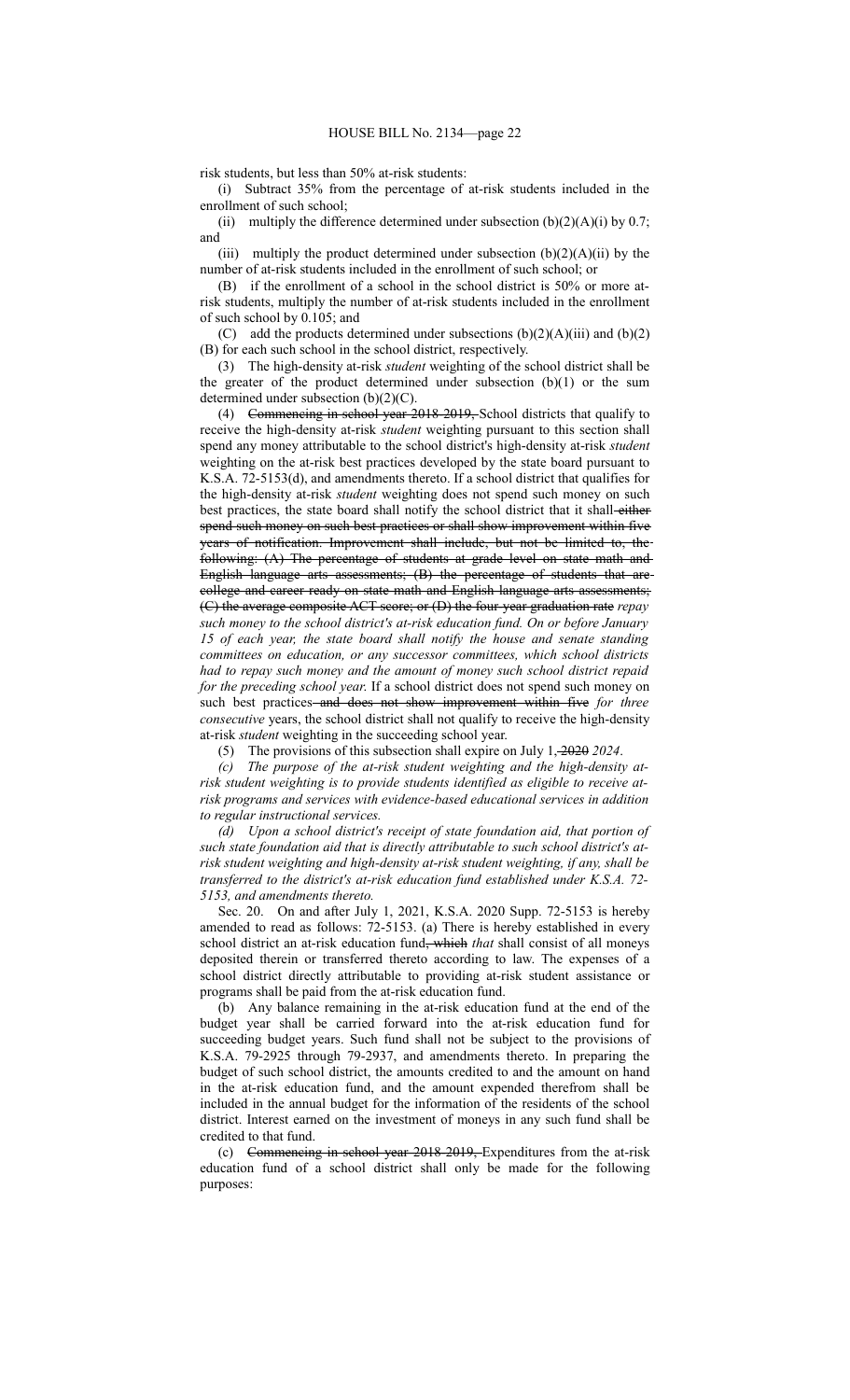(1) At-risk *and provisional at-risk* educational programs based on best practices identified pursuant to subsection (d);

(2) personnel providing educational services in conjunction with such programs;-or

(3) *support for instructional classroom personnel designed to provide training for evidence-based best practices for at-risk educational programs; or*

*(4)* services contracted for by the school district to provide *at-risk and provisional* at-risk educational programs based on best practices identified pursuant to subsection (d).

(d) (1) The state board shall identify and approve evidence-based best practices for at-risk *educational* programs and instruction of students receiving at-risk program services. On and after July 1, 2019, Such best practices shall include, but not be limited to, programs and services provided by state-based national nonprofit organizations that:

(A) Focus on students who are identified as students eligible to receive atrisk program services or who face other identifiable barriers to success;

(B) provide evidence-based instruction and support services to such students inside and outside the school setting; and

(C) evaluate outcomes data for students, including, but not limited to, school attendance, academic progress, graduation rates, pursuit of postsecondary education or career advancement.

(2) The state board shall review and update such best practices as necessary and as part of its five-year accreditation system review process.

*(3) The state board shall provide a list of approved at-risk educational programs to each school district. The department shall publish the list on the department's website with a link to such list prominently displayed on the website homepage.*

*(4) (A) No expenditure shall be made from a school district's at-risk education fund for any program or service that is not included on the list of approved at-risk educational programs, unless such program is a provisional atrisk educational program.*

*(B) Expenditures shall only be made for a provisional at-risk educational program for a period not to exceed three years after implementation of such provisional at-risk educational program by a school district. The state board shall review any such provisional at-risk educational program, and if such program satisfies the state board's requirements as an evidence-based best practice, then such program shall be included in the list of approved at-risk educational programs.*

*(5) The purpose of at-risk and provisional at-risk educational programs and services is to provide students identified as eligible to receive at-risk programs and services with additional educational opportunities, interventions and evidence-based instructional services above and beyond regular educational services.*

*(6) Delivery of at-risk and provisional at-risk programs or services by a school district may include, but shall not be limited to, the following:*

*(A) Extended school year;*

*(B) before-school programs and services;*

*(C) after-school programs and services;*

*(D) summer school;*

- *(E) extra support within a class;*
- *(F) tutorial assistance; and*
- *(G) class within a class.*

(e) Each year the board of education of each school district shall prepare and submit to the state board a report on the assistance or *at-risk and provisional at-risk educational* programs provided by the school district for students identified as eligible to receive at-risk program services. Such report shall include*:*

*(1)* The number of students identified as eligible to receive at-risk *or provisional at-risk educational* program services who were served or provided assistance,*;*

*(2)* the type of service *at-risk and provisional at-risk educational programs and services* provided, *including the number of students provided assistance under the district's approved at-risk program;*

*(3)* the *data and* research upon which the school district relied *utilized* in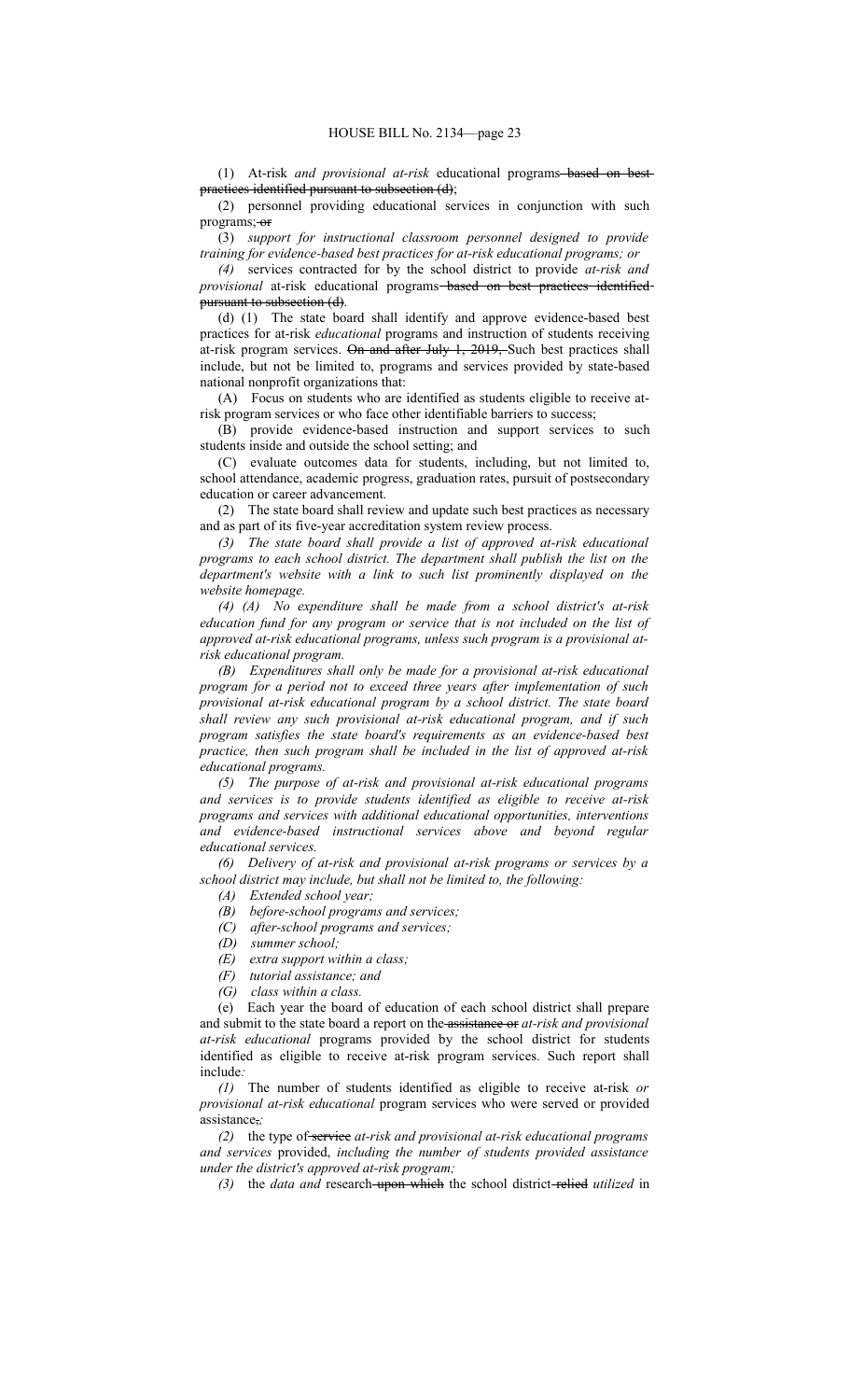determining that a need for service or assistance existed, the results of providing such service or assistance *what programs and services were needed to implement the approved at-risk program;*

*(4) the district shall track and report the longitudinal performance of students that are continuously receiving at-risk programs and services in the district's approved at-risk program and, if applicable, shall include data regarding state assessment scores, Kansas English language proficiency assessment results, four-year graduation rates, progress monitoring, normreferenced test results, criterion-based test results, individualized education program goals, attendance and average ACT composite scores;* and

*(5)* any other information required by the state board.

(f) In order to achieve uniform reporting of the number of students provided service or assistance by school districts in at-risk student programs, school districts shall report the number of students served or assisted in the manner required by the state board.

(g) As used in this section, the term*:*

*(1) "At-risk educational program" means an at-risk program or service that is identified and approved by the state board as an evidence-based best practice pursuant to subsection (d);*

*(2)* "evidence-based instruction" means an education delivery system based on peer-reviewed research that consistently produces better student outcomes over a five-year period than would otherwise be achieved by the same students who are receiving at-risk program services*; and*

*(3) "provisional at-risk educational program" means an evidence-based atrisk educational program or service identified or developed by a school district as producing or likely to produce measurable success that has been submitted to the state board for review pursuant to subsection (d)*.

Sec. 21. On and after July 1, 2021, K.S.A. 2020 Supp. 72-5173 is hereby amended to read as follows: 72-5173. The legislative post audit committee shall direct the legislative division of post audit to conduct the following performance audits in the fiscal year specified:

(a) A performance audit of transportation services funding. The audit should include a comparison of the amount of transportation services funding school districts receive to the cost of providing transportation services. This performance audit shall be conducted during fiscal year 2018, and the final audit report shall be submitted to the legislature on or before January 15, 2018.

(b) A performance audit of at-risk education funding. The audit should evaluate the method of counting students for at-risk education funding, the level of the at-risk student weighting and high-density at-risk student weighting under the act and how school districts are expending moneys provided for at-risk education. This performance audit shall be conducted during fiscal year 2020, and the final audit report shall be submitted to the legislature on or before January 15, 2020.

(c) A performance audit of bilingual education funding. The audit should evaluate the method of counting students for bilingual education funding, the level of the bilingual weighting under the act and how school districts are expending moneys provided for bilingual education. This performance audit shall be conducted during fiscal year 2021, and the final audit report shall be submitted to the legislature on or before January 15, 2021.

(d) A study of statewide virtual school programs administered in other states. The study shall include, but not be limited to, the following:

(1) The aggregate cost incurred by each state administering a virtual school program, and the cost incurred by individual school districts or schools within each state;

(2) the resources necessary for the implementation of each virtual school program, including, but not limited to, personnel, equipment, software and facility usage;

(3) the scope of each virtual school program; and

(4) the effectiveness of each virtual school program with respect to student performance and outcomes.

The study shall be conducted during fiscal year 2023, and the final study report shall be submitted to the legislature on or before January 15, 2023.

(e) A performance audit of the unencumbered cash balances held in all funds by each school district. The audit should evaluate the annual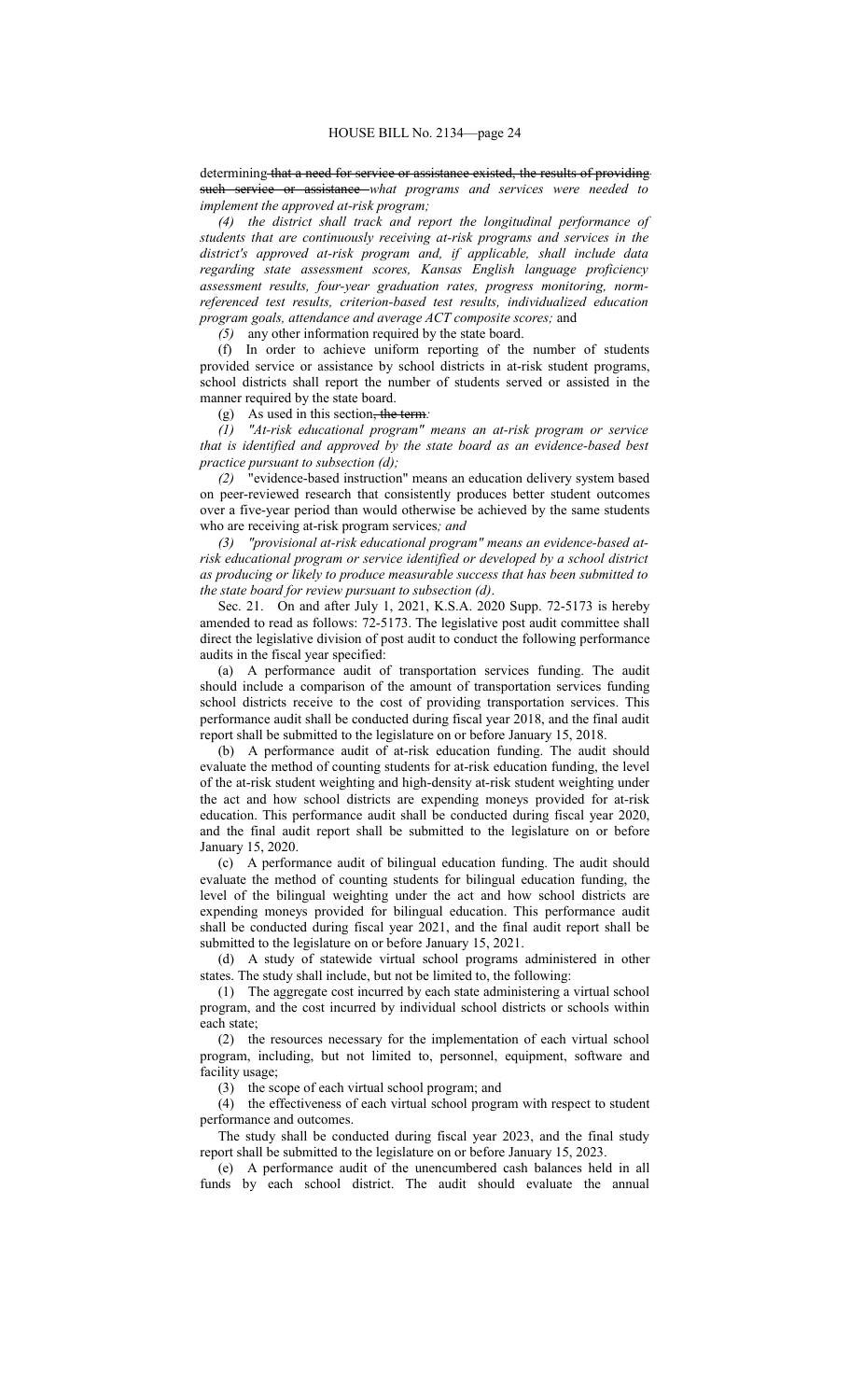accumulations of unencumbered cash balances for the preceding 10 years, the annual expenditures of such moneys and how school districts are expending such moneys. This performance audit shall be conducted no later than fiscal year 2021, and the final audit report shall be submitted to the legislature on or before January 15, 2021.

(f) (1) A performance audit to provide a reasonable estimate of the cost of providing educational opportunities for every public school student in Kansas to achieve the performance outcome standards adopted by the state board of education. This performance audit shall be conducted during fiscal year 2024, and the final report submitted to the legislature on or before January 15, 2024.

(2) The performance audit required under this subsection shall:

(A) Include reasonable estimates of the costs of providing specialized education services as required by law, including, but not limited to, bilingual education and at-risk programs; and

(B) account for other factors which may contribute to variations in costs incurred by school districts, including, but not limited to, total district enrollment and geographic location within the state.

(3) In conducting the performance audit required under this subsection:

(A) Any examination of historical data and expenditures shall correct any recognized inadequacy of such data or expenditure through a statistically valid method of extrapolation; and

(B) subject to the limitations of the division of legislative post audit budget and appropriations therefor, the legislative post auditor may enter into contracts with consultants as the post auditor deems necessary.

(g) A performance audit to provide a reasonable estimate of the costs of providing special education and related services, including, but not limited to, other factors which may contribute to variations in costs incurred by school districts. This performance audit shall be conducted during fiscal year 2019, and the final audit report shall be submitted to the legislature on or before January 15, 2019.

*(h) A performance audit of at-risk education expenditures. The audit should evaluate how school districts are expending moneys provided for at-risk education, whether those expenditures comply with statutory provisions and whether the state board of education and the department of education are acting in accordance with statutory provisions related to at-risk expenditures and programs. This audit should also evaluate the trends in the academic outcomes of students receiving at-risk education program services. This performance audit shall be conducted during calendar year 2023, and the final audit report shall be submitted to the legislature on or before January 15, 2024.*

Sec. 22. On and after July 1, 2021, K.S.A. 2020 Supp. 72-5178 is hereby amended to read as follows: 72-5178. (a) On or before January 15 of each year, the state department of education shall prepare and submit a performance accountability report and a longitudinal achievement report for all students enrolled in *any* public school *or accredited nonpublic school* in the state, each school district and*,* each school operated by a school district *and each accredited nonpublic school* to the governor and to the legislature.

(b) Each performance accountability report shall be prepared in a singlepage format containing the information that is required to be reported under the federal elementary and secondary education act, as amended by the federal every student succeeds act, public law 114-95, or any successor federal acts, and the college and career readiness metrics developed and implemented by the state board. The report shall use the categories for achievement identified under the federal every student succeeds act, public law 114-95, or any successor achievement categories. All categories and metrics included in the report shall be clearly defined.

(c) Each longitudinal achievement report shall provide the achievement rates on the state assessments for English language arts, math and science for all students and each student subgroup and the change in achievement rate yearover-year starting with the school year in which the state board first implemented new achievement standards on such state assessments.

(d) All reports prepared pursuant to this section shall be published in accordance with K.S.A. 2020 Supp. 72-1181, and amendments thereto.

Sec. 23. On and after July 1, 2021, K.S.A. 2020 Supp. 72-5179 is hereby amended to read as follows: 72-5179. *(a)* The state board of education shall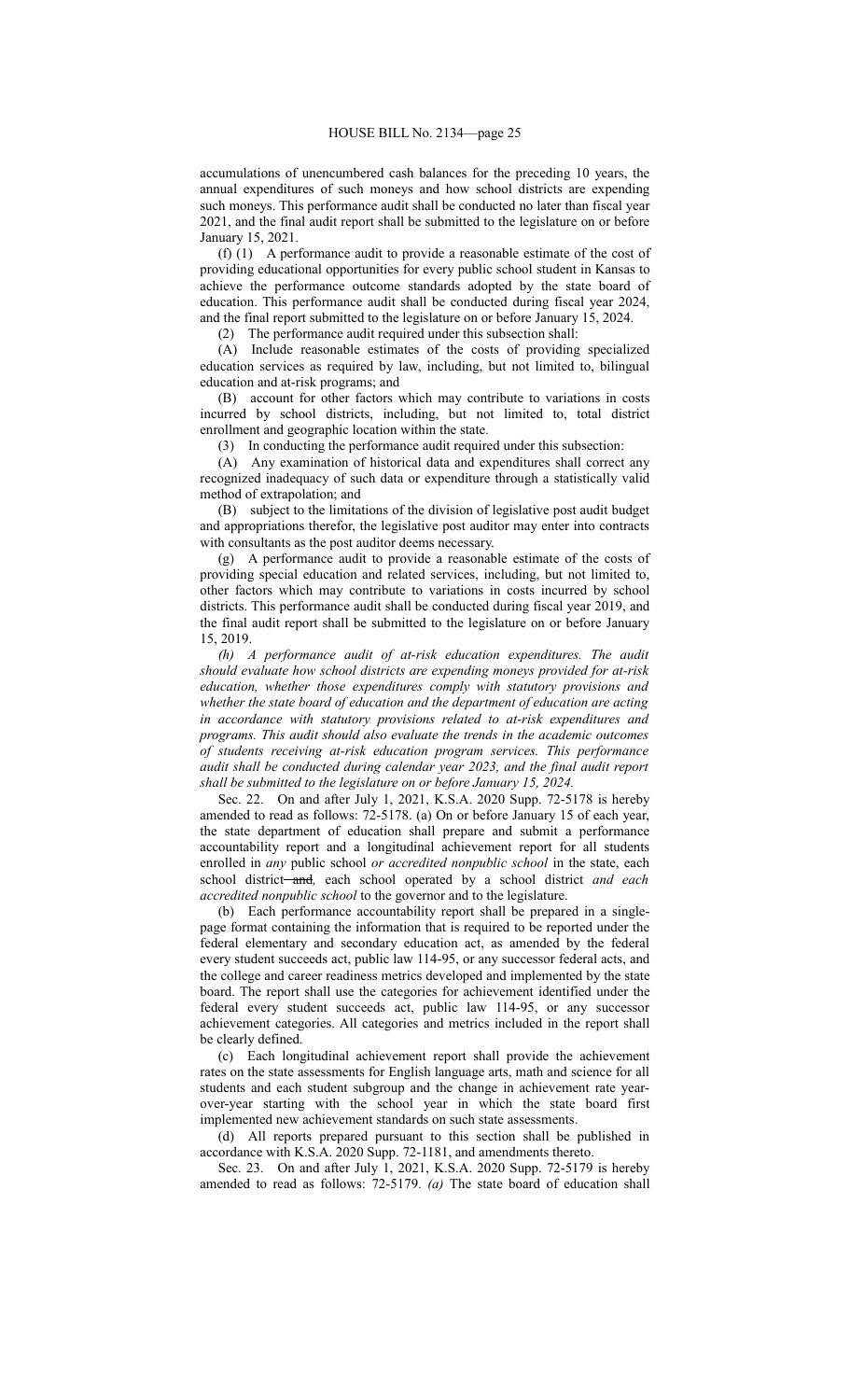provide the ACT college entrance exam and the three ACT workkeys assessments that are required to earn a national career readiness certificate to each student enrolled in grades 11 and 12, and the pre-ACT college entrance exam to each student enrolled in grade nine. No student shall be required to pay any fees or costs to take any such exam or assessments. The state board shall not be required to provide more than one exam and three assessments for each student. The state board of education may enter into any contracts that are necessary to promote statewide cost savings to administer such exams and assessments.

*(b) The Kansas department of education and each school district shall annually publish on their websites the times, dates and locations of the pre-ACT college entrance exam, the ACT college entrance exam and the ACT workkeys assessments that are offered in Kansas and information for students on how to register for such exams or assessments.*

*(c) Participation in the pre-ACT college entrance exam, the ACT college entrance exam or the ACT workkeys assessment shall be optional. Nothing in this section shall be construed to require any student to participate in such exams or assessments.*

*(d) On or before the first day of each regular legislative session, the state board of education shall prepare and submit a report to the senate standing committee on education and the house standing committee or any successor committees on education that includes the aggregate exam and assessment data for all students who were provided the exams and assessments pursuant to this section.*

*(e) As used in this section, "student" means any person who is regularly enrolled in any public school or accredited nonpublic school located in Kansas.*

Sec. 24. On and after July 1, 2021, K.S.A. 75-53,112 is hereby amended to read as follows: 75-53,112. As used in the Kansas foster child educational assistance act:

(a) "Kansas educational institution" means and includes any community college, the municipal university, state educational institution, the institute of technology at Washburn university or technical college.

(b) "Eligible foster child" means anyone who:

(1) (A) *(i)* Is in the custody of the secretary and in a foster care placement on the date such child attained 18 years of age; (B) *(ii)* has been released from the custody of the secretary prior to attaining 18 years of age, after having graduated from a high school or fulfilled the requirements for a general educational development (GED) certificate while in foster care placement and the custody of the secretary; (C) *(iii)* is adopted from a foster care placement on or after such child's  $16<sup>th</sup>$  birthday; or  $(D)$  *(iv)* left a foster care placement subject to a guardianship under chapter 38 or 59 of the Kansas Statutes Annotated, and amendments thereto, on or after such child's 16<sup>th</sup> birthday; or

*(B) is a student as defined under the Kansas challenge to secondary school students act, K.S.A. 72-3220 et seq., and amendments thereto, and was in the custody of the secretary and in foster care placement at any time such child was enrolled in grades nine through 12 at a school of a school district;* and

(2) enrolls in a Kansas educational institution on or after July 1, 2006.

(c) "Kansas foster child educational assistance program" or "program" means the program established pursuant to the provisions of the Kansas foster child educational assistance act*,* which shall provide for*: (1)* Undergraduate enrollment of eligible foster children *pursuant to subsection (b)(1)(A)* through the semester the eligible foster child attains 23 years of age*; or (2) undergraduate enrollment of eligible foster children pursuant to subsection (b) (1)(B) through the Kansas challenge to secondary schools act, K.S.A. 72-3220 et seq., and amendments thereto*.

(d) "Educational program" means a program which *that* is offered and maintained by a Kansas educational institution and leads to the award of a certificate, diploma or degree upon satisfactory completion of course work requirements.

(e) "Secretary" means the secretary for children and families.